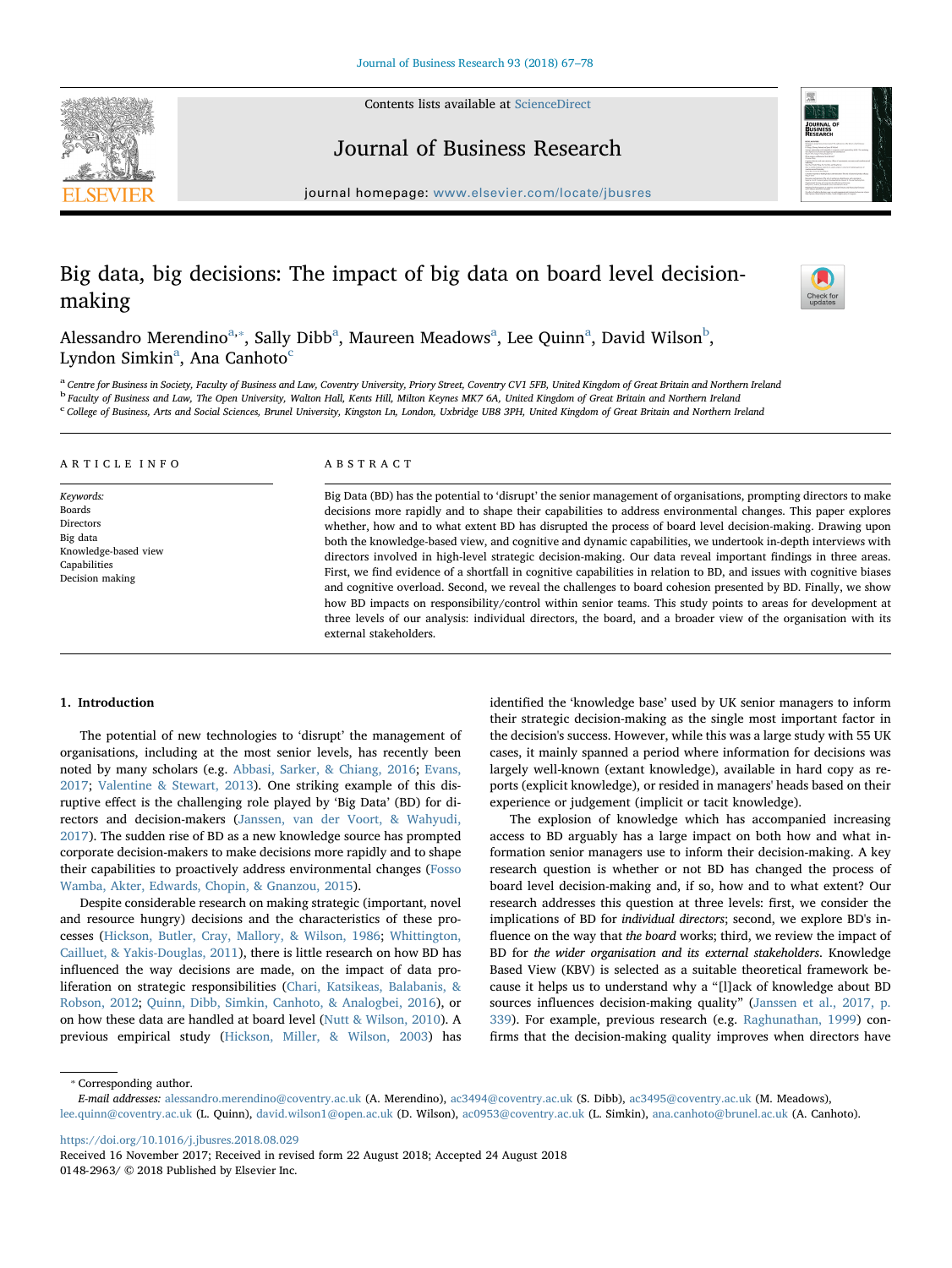greater knowledge of the relationships among problem variables.

# 2. Theoretical approach

We situate our research approach to draw from KBV. In doing so, we explore the implications of BD for strategic decision-making undertaken by the board. For the purposes of our approach, we follow [McAfee and](#page-10-10) [Brynjolfsson \(2012\)](#page-10-10) by regarding BD datasets as being characterised by high levels of volume, velocity and variety. As such, BD is defined by dataset size [\(Erevelles, Fukawa, & Swayne, 2016](#page-10-11); [George, Osinga,](#page-10-12) [Lavie, & Scott, 2016\)](#page-10-12) and the challenges these data place on computing capacity ([Fosso Wamba et al., 2017\)](#page-10-13).

In viewing strategic decision-making as a process of making choices under varying conditions of uncertainty ([Milliken, 1987;](#page-10-14) [Petrakis,](#page-10-15) [Kostis, & Kafka, 2016\)](#page-10-15), the decision-making literature cites a lack of information as a key source of uncertainty ([Nutt & Wilson, 2010](#page-10-7)). In the BD era, a lack of information is transformed into an abundance, with the potential to reshape data into usable information ([Tihanyi, Gra](#page-10-16)ffin, [& George, 2014\)](#page-10-16). As such, these data offer the potential to reduce decision-making risk and improve strategic decision-making by allowing senior leadership teams to take a more holistic view ([Filatotchev &](#page-10-17) [Nakajima, 2010](#page-10-17)).

However, while there is little doubt that the BD explosion is being felt in wider society, in business relationships, and in crafting public policy; much less is known about its impact on the behaviours of senior managers taking decisions that matter. Since strategic decisions are typically defined as those that are without precedent in the organisation, they are costly in terms of financial and human resources; they are also inherently complex ([Hendry, 2000;](#page-10-18) [Hickson et al., 1986\)](#page-10-4). There is rarely one best solution, rather a series of possible solutions, and each solution is a result of trade-offs and priorities in balancing risk and control ([McNulty & Pettigrew, 1999](#page-10-19)). Although [McAfee and](#page-10-10) [Brynjolfsson \(2012\)](#page-10-10) suggest that profitability and productivity benefits ensue when BD is applied, these authors do not investigate the processes by which this occurs, nor how senior managers make data part of their decision-making routines. This gap highlights a key area for investigation.

The advent of BD has also spurred changes to board processes and structures with potential consequences for how strategic decisions are made. Chief Data Officers, Chief Information Officers or Chief Analytics Officer ([Côrte-Real, Oliveira, & Ruivo, 2016;](#page-9-2) [Fosso Wamba et al., 2015\)](#page-10-3) are defined as a new breed of executive that some leading organisations are seeking to hire to improve their usage of BD in decision-making ([Lee, Madnick, Wang, Wang, & Zhang, 2014](#page-10-20)). There is also evidence of boards moving away from top-down planning; instead processing large amounts of digital data, adopting techniques such as competency modelling (drawing on the resource-based view of the firm) and realoptions analysis (drawing on financial strategy) ([Camillus, 2008](#page-9-3)). The complexity of the decisions being made and of the data being used, which may induce feelings of certainty or bewilderment and prompt decision-makers to take highly risky decisions, is worthy of attention. As [Camillus \(2008, p. 17\)](#page-9-3) notes, boards have problems because they 'can't develop models of the increasingly complex environment in which they operate'. This juxtaposition of 'big problems' and 'BD' provides a further area for investigation.

We adopt a knowledge-based view (KBV) to situate the research and guide the analysis ([Felin & Hesterly, 2007;](#page-10-21) [Nonaka, 1994](#page-10-22); [Spender &](#page-10-23) [Grant, 1996](#page-10-23)). KBV scholars take an extensive view of data as a key resource in decision-making – a view theoretically articulated and empirically revealed in research taking a resource-based view of the firm ([Barney, 2001;](#page-9-4) [Priem & Butler, 2001;](#page-10-24) [Wernerfelt, 1984\)](#page-10-25). We argue that data can be viewed as a key resource which may be mobilised around decisions or incorporated into organisational intelligence as a more latent routine (with the potential for use in later decisions). For example, [Collinson and Wilson \(2006\)](#page-9-5) empirically demonstrated the creation of latent routines via knowledge acquisition as a key feature of successful Japanese organisations.

The KBV is not, however, unproblematic. As [Spender and Grant](#page-10-23) [\(1996, p. 48\)](#page-10-23) observed, we need 'a clear statement of the epistemology which gives it (knowledge) meaning'. We also take the view that a single theory of knowledge is possibly untenable because of the many different types and definitions of knowledge. However, approaching the question of how knowledge is utilised (as in this paper) and not solely an examination of what knowledge is, avoids definitional plurality debates around knowledge ([Spender & Grant, 1996\)](#page-10-23). [Nonaka and](#page-10-26) [Takeuchi \(1995\)](#page-10-26) capture the plurality of knowledge as either explicit or tacit on the one hand, or on the other, how it is situated at various levels of analysis (from the individual, to group to organisational and interorganisational levels).

To unpack the plurality of the KBV, this paper explores the key determinants of knowledge at three different levels: the director/individual level (managerial cognitive capabilities); the board level (behavioural factors); and the stakeholders' level (dynamic capabilities). These three perspectives – cognitive capabilities, a behavioural view and dynamic capabilities – all sit comfortably within a KBV-based approach, because they seek to explain the antecedents and consequences of knowledge. Capabilities refer to the ability to use knowledge ([Ambrosini & Bowman, 2009](#page-9-6); Amit [& Schoemaker, 1993\)](#page-9-7) that – as a key resource – affects the ways in which the board behaves. In particular, the extant literature accepts that in today's turbulent environment, companies need to continuously improve and re-shape their knowledge to respond promptly to external pressures ([Lin & Wu, 2014](#page-10-27); [Wu, 2010](#page-10-28)). Knowledge as a unique and distinctive resource provides the 'basic foundations to renew or re-configure its resource base' [\(Côrte-](#page-9-2)[Real et al., 2016, p. 380](#page-9-2)) and to build capabilities.

Managerial cognitive capabilities (at individual/director level), behavioural factors (at the board level) and dynamic capabilities (at the stakeholders' level) are interdependent concepts of the KBV framework. [Grant \(1996\)](#page-10-29) considers organisations as entities where specialised knowledge of individuals (directors) is integrated to form organisational-level or group-level knowledge that can in turn lead to sustainable competitive advantage. Previous research ([Helfat & Peteraf, 2015\)](#page-10-30) documents that managerial cognitive capabilities, behavioural factors and dynamic capabilities affect the quality of decisions, as these capabilities facilitate the early recognition of environmental threats or opportunities that can impact on the quality of the decision-making process. Therefore, in the context of BD, a focus on managerial cognitive capabilities (at individual/director level), behavioural factors (at the board level) and dynamic capabilities (at the stakeholder level) allows the researcher to explore whether and how BD are part of the set of capabilities and knowledge that companies and decision-makers need to develop.

At the individual level, directors and managers need to develop the mental models and skills, or managerial cognitive capabilities [\(Helfat &](#page-10-30) [Peteraf, 2015\)](#page-10-30), to perceive, analyse and process changes in the environment. This cognitive process has been defined as 'cognitive complexity' ([Schneier, 1979](#page-10-31)), and the literature notes it may lead to cognitive biases [\(Amit & Schoemaker, 1993\)](#page-9-7), such as anchoring (i.e. old way of thinking), cognitive dissonance (i.e. holding conflicting beliefs or ideas) [\(Brennan & Conroy, 2013](#page-9-8)). The lack of cognitive capabilities can also cause boardroom or organisational inertia ([Tripsas & Gavetti,](#page-10-32) [2000\)](#page-10-32). The cognitive view ([Chaston & Sadler-Smith, 2012\)](#page-9-9) offers important insights into why directors may act conservatively, clinging on to more traditional processes which have been institutionalised since the pre-digital era. In particular, cognitive capabilities are especially enhanced in an uncertain and complex environment characterised by rapid changes ([Carpenter & Fredrickson, 2001](#page-9-10)).

At the board level, a key concept in understanding boardroom behaviour concerns the notion of routines ([Grant, 1996](#page-10-29)). Routines consist mainly of knowledge that is tacit and hard to codify ([van Ees,](#page-10-33) [Gabrielsson, & Huse, 2009](#page-10-33)); they refer to behaviour that is learned, repeated and rooted in tacit knowledge ([Winter,](#page-10-34) 2003). Additionally,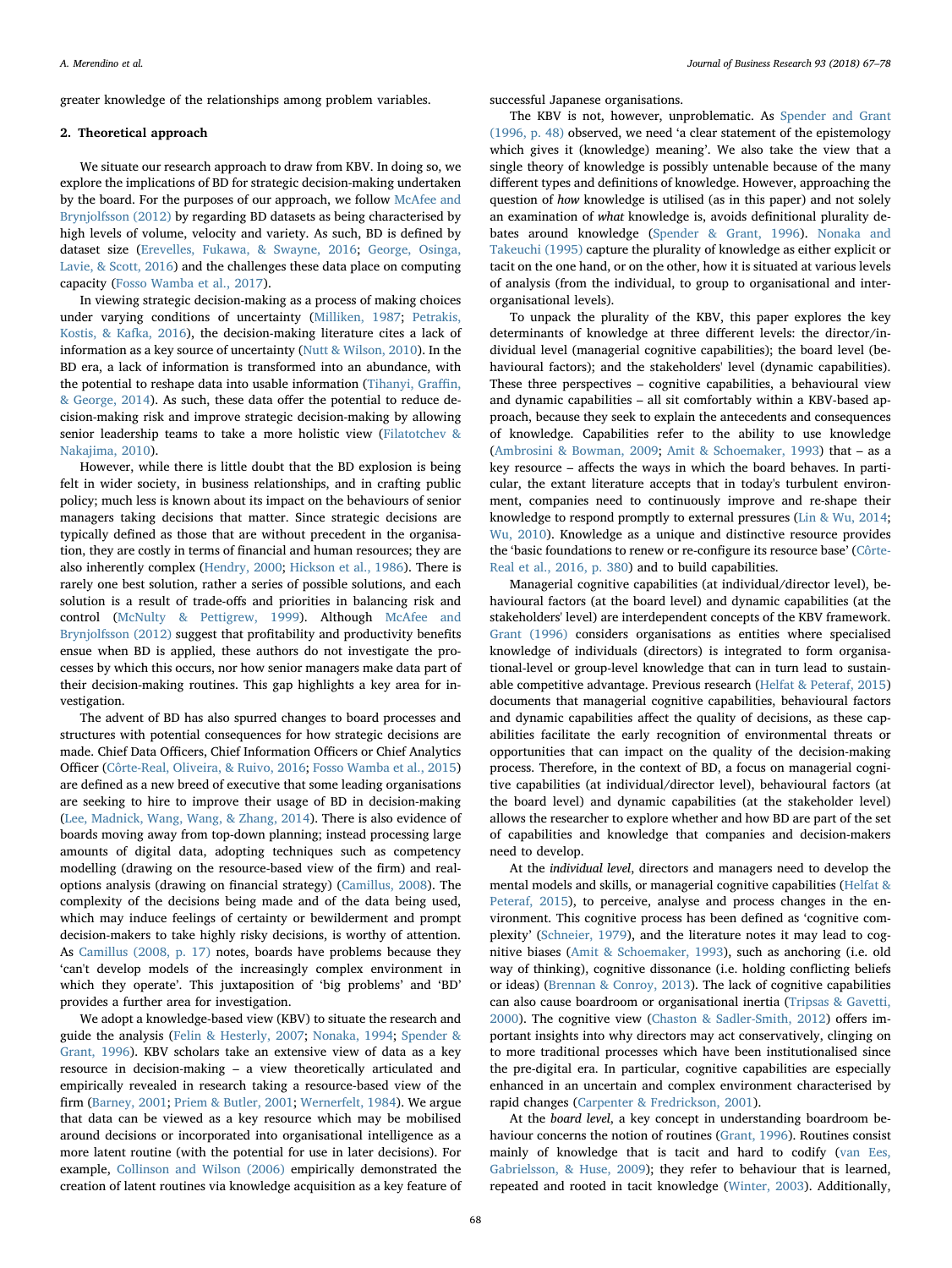we note that routines at the boardroom level are related to cognitive capabilities (at the individual/director level). Routines 'conserve the cognitive abilities of board members and […] they direct attention to selected aspects of identified problem situations; […] they also create decision-making biases' ([van Ees et al., 2009, p. 312](#page-10-33)). A KBV perspective is consistent with the view that boardrooms use stocks of knowledge, routines and capabilities to take actions [\(Balogun & Jenkins,](#page-9-11) [2003\)](#page-9-11). When exploring how boards process BD, it is essential to consider decision-making behaviour. A key factor, over and above the availability and type of data, is how the board uses it to make decisions; this may be the most influential factor of all. Behavioural Economists, such as [Kahneman \(2011\)](#page-10-35), state that no matter how complex, refined or available data may be, decision-makers are unlikely to fully consider it, and so often make inaccurate decisions.

At the stakeholder level, companies are expected to proactively respond to environmental changes by correctly anticipating the stakeholders' needs ([Wang, Senaratne, & Ra](#page-10-36)fiq, 2015). Dynamic capabilities encompass the ability to secure new and additional knowledge, by empowering decision-makers to proactively address environmental changes ([Oliver, 2016;](#page-10-37) [Reeves & Deimler, 2011](#page-10-38)). The firm's ability to update and reconfigure its competencies (dynamic capabilities) includes reshaping and reinventing existing and novel knowledge to respond to external changes [\(Ambrosini, Bowman, & Collier, 2009](#page-9-12); [Barrales-Molina, Bustinza, & Gutierrez-Gutierrez, 2013](#page-9-13); [Teece, 1998\)](#page-10-39) and to seek to shape its environment [\(Eisenhardt & Martin, 2000](#page-10-40)). As BD provides new insights into environmental trends, its use can improve dynamic capabilities by supporting corporate decision-makers in being responsive and adaptive to current dynamic environmental demands ([Erevelles et al., 2016\)](#page-10-11). As a result, organisations need to 'integrate, build and reconfigure' competencies to meet the environmental changes BD highlights ([Teece, Pisano, & Shuen, 1997, p. 515\)](#page-10-41). BD processes should also become part of firms' dynamic capabilities ([Braganza, Brooks, Nepelski, Ali, & Moro, 2017](#page-9-14)) and of the decisionmaking process [\(Davenport, Barth, & Bean, 2012](#page-9-15)). The use of external knowledge through absorptive capacity ([Cohen & Levinthal, 1990;](#page-9-16) [Lane](#page-10-42) [& Lubatkin, 1998](#page-10-42)) fosters the flexibility needed to cope with dynamic environments [\(Ambrosini & Bowman, 2009\)](#page-9-6). We claim that this acquisition and use of external knowledge requires the organisation to develop its absorptive capacity, based on its previous knowledge, the cognitive capabilities of its directors and the behavioural pattern adopted in the boardroom.

This paper addresses the research gap identified by [McAfee and](#page-10-10) [Brynjolfsson \(2012\)](#page-10-10) and [George et al. \(2016\),](#page-10-12) for scholars to empirically examine the impact of BD on decision-makers. Drawing on the KBV, three analytical lenses are used to investigate how boards take strategic decisions in the light of BD. First, we view BD as a knowledge asset for the board; secondly, we propose that this asset, although necessary, is not sufficient and may vary in its value depending upon cognitive and dynamic capabilities; and thirdly, we introduce behavioural factors to the study of decision-making activities.

# 3. Methodology

This research applies a blend of inductive and deductive processes ([Graebner, Martin, & Roundy, 2012\)](#page-10-43) to critically evaluate the views of board directors about BD's impact on strategic decision-making. We conducted semi-structured interviews without specific constructs in mind; following [Rötzmeier-Keuper, Hendricks, Wünderlich, and](#page-10-44) [Schitmz's \(2018\)](#page-10-44) approach, data was analysed using standard thematic qualitative coding techniques. However, during the data analysis, definitions and themes were drawn from the existing literature (e.g. [Graebner, 2009](#page-10-45)). During the analysis process, the impact of BD on strategic decision-making emerged from the data. Therefore, the inductive approach mentioned above refers to our process of data analysis, rather than the overall research design per se. Our results are emergent from the data, but later compared with the extant literature to

make sense of the findings. Data sources included key-informant interviews and secondary-sourced materials and artefacts. Key-informant interviews with 20 directors followed a semi-structured checklist of issues derived from the research questions (see [Appendix A](#page-8-0)). This format allowed a free-flowing conversation, in which the pre-determined issues of importance could be explored in depth, supported by follow-up questioning. The interviews focused on the impact of BD on board level decision-making. Among the topics covered were the informants' previous and current roles; organisation profile; role of the board and its members; governance and strategy processes; use of data in decision-making; complexity and uncertainty in the decision-making environment; role of stakeholders; and the potential benefits and challenges associated with BD. Most interviews were conducted by at least two research team members, increasing the opportunity to ask questions and gain insights from witnessing the data gathering first hand. All interviews were audio recorded and transcribed. Contemporaneous field notes were taken and checked following each interview. The interview length ranged from 90 to 150 min, yielding a data set of over 40 h of material.

Secondary data analysis increasingly is used in corporate governance ([Bailey & Peck, 2013;](#page-9-17) [Ravasi & Zattoni, 2006](#page-10-46)) and management studies ([Hajro, Gibson, & Pudelko, 2017;](#page-10-47) [He & Baruch, 2010](#page-10-48)). Among the secondary data gathered were annual reports, corporate governance reports, social corporate sustainability reports, company websites, AGM reports, minutes and transcriptions, and press reports from 2008 to 2017. These insights supported our interpretation of the emerging themes concerning BD's role and impact on governance and board decision-making. The use of multiple sources contributes to the reliability and validity of the data and lessens the risk of common method bias ([Jakobsen & Jensen, 2015\)](#page-10-49).

# 3.1. Key-informant selection

Reflecting the managerial focus of the study and research questions, the use of convenience sampling and key-informant interviews (Mitchell, [1983, 1994](#page-10-50)) were deemed appropriate ([Gill & Johnson,](#page-10-51) [2010\)](#page-10-51). Access was gained to directors of UK-based global manufacturing and service organisations using a combination of personal networks and snowball sampling ([Lecy, Mergel, & Schmitz, 2014\)](#page-10-52). All sampled board members were routinely involved in high-level strategic decision-making, enabling a rich understanding of the issues. The informants willingly participated in the study, indicating high levels of interest in the BD topic. The nature and scope of the research questions required high-level access to gain reliable information [\(Phillips, 1981](#page-10-53)). Achieving this level of access to senior informants for lengthy interviews is rare [\(Zattoni, Douglas, & Judge, 2013](#page-10-54)), such that the board level of organisational access achieved is a distinctive feature of our study. Indeed, there is a general consensus in managerial studies noting the difficulty of gaining access to managerial elites ([Daily, Dalton, &](#page-9-18) [Cannella, 2003](#page-9-18); [Leblanc & Schwartz, 2007;](#page-10-55) [McNulty & Pettigrew, 1999\)](#page-10-19) for qualitative studies.

Among those interviewed were CEOs, Managing Directors, and Global Heads of Digital, from sectors including: financial services; management consultancy; FMCG manufacturing; air travel; information technology; and leisure (see [Table 1](#page-3-0)). The identities of those involved are disguised to protect personal and commercial interests [\(Kirkup &](#page-10-56) [Carrigan, 2000\)](#page-10-56). As our approach was inductive and used a non-probability sampling method, it was not our aim to generalise across organisations or sectors. However, the breadth of coverage enabled us to evidence empirically common issues associated with Big Data's impact on how strategic decisions are made at the board level within diverse contexts.

#### 3.2. Data analysis

The credibility of our research is supported through the rigorous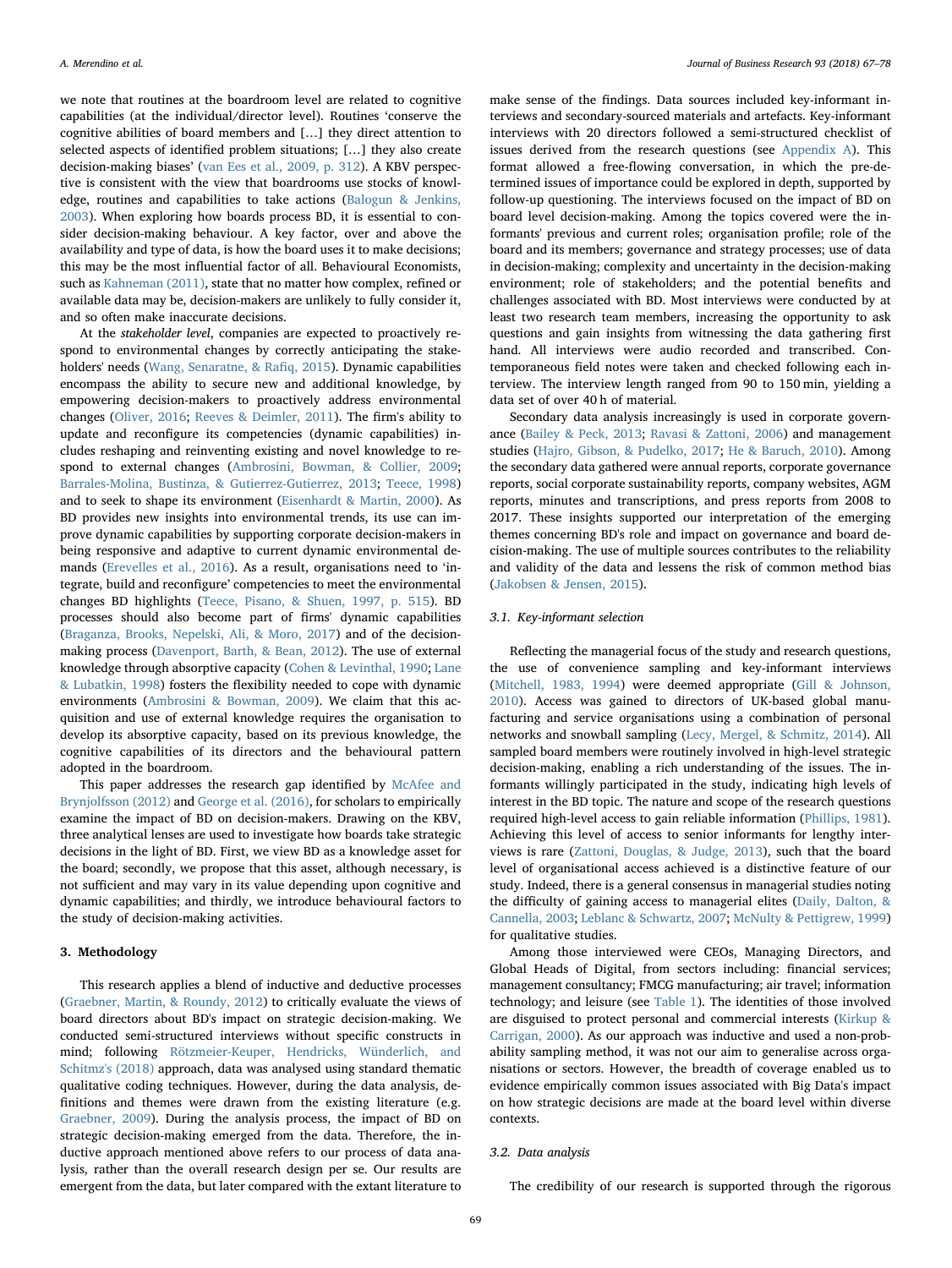#### <span id="page-3-0"></span>Table 1

Informants and organisations.

| Informant                  | Informants' role                                                   | Company details                                                                                                                                                               | Sector                                  |
|----------------------------|--------------------------------------------------------------------|-------------------------------------------------------------------------------------------------------------------------------------------------------------------------------|-----------------------------------------|
| Informant 1, company<br>A  | Senior Manager                                                     | Independent consultancy company in corporate, institutional, wealth<br>management and corporate sectors. Turnover: over £310k (2016). No. of                                  | Consultancy                             |
| Informant 2, company<br>A  | <b>Consulting Director</b>                                         | employees: less than 50 (2016).                                                                                                                                               |                                         |
| Informant 3, company<br>B  | Executive Director in Marketing,<br>Sales, Strategy and Commercial | A leading learning and development supplier. Turnover: over £24m (2015).<br>No. of employees: over 270 (2015).                                                                | Professional and technology<br>services |
| Informant 4, company<br>C  | Chairman                                                           | Leading landscape intelligence analytics company. Turnover: over £1.9m<br>(2016). No. of employees: less than 50 (2016).                                                      | Database software                       |
| Informant 5, company<br>D  | Managing Director                                                  | Insurance brokers for commercial and private customers. Turnover: £320K<br>(2016). No. of employees: less than 50 (2016).                                                     | Insurance broker                        |
| Informant 6, company<br>E  | Director of Marketing                                              | Large gambling and gaming business. Turnover: £1.6bn (2015). No. of<br>employees: over 16,000 (2016).                                                                         | Gambling                                |
| Informant 7, company<br>F  | CEO                                                                | Worldwide leader in professional services. Turnover: over £ 23bn (2016). No.<br>of employees: over 230,000 (2016).                                                            | Professional services                   |
| Informant 8, company<br>G  | CEO                                                                | One of the world's leading marketing agencies. Turnover: over $£12bn$ . (2015).<br>No. of employees: almost 190,000 (2015).                                                   | Advertising and public relations        |
| Informant 9, company<br>H  | Senior Manager                                                     | Global agency specialising in strategy, consulting, digital and technology<br>services. Turnover: £26.73 bn. (2016). No of employees: 394,000 (2016).                         | Professional and technology<br>services |
| Informant 10,<br>company I | Senior VP Marketing                                                | One of the top five European insurance businesses. Turnover: over £80bn.<br>(2015). No. of employees: over 142,000 (2015).                                                    | Financial services                      |
| Informant 11,<br>company J | Chief Marketing Officer                                            | Leading food manufacturer. Turnover: over £106m (2015). No. of employees:<br>over 250 (2015).                                                                                 | Food and beverages                      |
| Informant 12,<br>company K | Co-founder and Head of Insight                                     | Leading futurologists and trend forecasters in the UK, with operations in<br>North America and Europe. Turnover: over £7.7m (2015). No. of employees:<br>less than 50 (2015). | Professional and technology<br>services |
| Informant 13,<br>company L | Head of Marketing for Cloud and<br><b>Strategic Solutions</b>      | Top 5 global IT services provider, operating in 100 countries. Turnover: over<br>£30bn. (2015). No of employees: over 150,000, of which 14,000 in the UK<br>(2015).           | Computer and IT                         |
| Informant 14,<br>company M | Global Head of Data and Sciences                                   | One of the top five global market research organisations. Turnover: over £<br>1.2bn (2016). No of employees: over 13,000 (2016).                                              | Market research                         |
| Informant 15,<br>company N | General Manager                                                    | Global software provider with over 150 distributors and sales offices. Parent<br>company turnover: £21billion (2016). No. of employees: over 160,000<br>(2016).               | Industrial software                     |
| Informant 16,<br>company O | Head of New Propositions and<br>Strategy                           | One of the biggest phone retailers in Europe. Turnover in the UK: £2.9bn<br>(2016). No of employees: 42,000 in 11 countries (2016).                                           | Telecommunication                       |
| Informant 17,<br>company P | Head of Marketing                                                  | Global Digital Agency operating in Europe, US and South Africa. Turnover:<br>£38m (2016). No. of employees: over 500 (2016).                                                  | Professional and technology<br>services |
| Informant 18,<br>company R | Head of UK Business Development                                    | One of the largest producers of transformer oils and bitumen for paving and<br>industrial purposes. Turnover: £ 15bn. (2016). No. of employees: over 900<br>(2016).           | Oil and gas                             |
| Informant 19,<br>company S | Head of Business Development                                       | Leading manufacturer of building materials. Turnover: £ 4.4m (2015). No. of<br>employees: over 500 (2015).                                                                    | Manufacturing                           |
| Informant 20,<br>company T | Propositions and Marketing Director                                | One of the largest business process outsourcing and professional services.<br>Turnover: £4.8 (2016). No. of employees: over 70,000 (2016).                                    | Professional services                   |

application of methods appropriate to the research questions, and through the robust approach used to gather the required data. The sampling of experienced directors adds to the face validity of our primary data. Sampling from a range of organisation types and sectors also gives 'maximum variation' across the sample [\(Miles & Huberman,](#page-10-57) [1994\)](#page-10-57), while maintaining focus on the main research questions. Following saturation, where no additional insights emerged from the data ([Strauss, 1987\)](#page-10-58), no further interviews were conducted. These features support the reliability of the findings ([Miles, Huberman, & Saldana,](#page-10-59) [2014\)](#page-10-59).

The core categories from the analysis of our data were initially generated using an open-coding approach ([Strauss & Corbin, 1998](#page-10-60)). Drawing on the principles of investigator triangulation [\(Denzin, 1989](#page-10-61)), four research team members were involved in the data analysis to help minimise bias, increasing confidence in the plausibility of the results. Using a preliminary set of openly coded data as a basis for subsequent coding, a second researcher then used Nvivo12 to independently analyse the data, assigning a subset of interrelated axial codes to the core category of open codes in a process which 'broke the data apart and delineated concepts to stand for the blocks of raw data' [\(Corbin &](#page-9-19) [Strauss, 2008, p. 198\)](#page-9-19). Throughout, the interview texts were systematically analysed to reveal a number of 'categories, types and relationships of meaning' ([Guest, MacQueen, & Namey, 2012, p. 52](#page-10-62)). During the final stages, the open and emerging axial codes were

independently reviewed by other research team members [\(Campbell,](#page-9-20) [Quincy, Osserman, & Pedersen, 2013](#page-9-20)). Working together, three researchers then reviewed the results to identify any discrepancies in what we label our core categories and sub-themes, until an acceptable level of reliability was achieved [\(Hodson, 1999;](#page-10-63) [Hruschka et al., 2004](#page-10-64)).

Following [Eisenhardt \(1989\)](#page-10-65), throughout the process we referred to the existing literature to continuously refine the inductive theoretical insights. Intercoder reliability ([Krippendor](#page-10-66)ff, 2004) and intercoder agreement ([Campbell et al., 2013\)](#page-9-20) were maximised by the fourth researcher, who independently coded the data to verify redundancies, reveal discrepancies, check coding reliability and identify any new categories or potential sub-themes. Finally, the research team systematically reviewed and agreed a set of finally selected core categories and sub-sub-themes, strengthening the reliability of the findings.

The analysis generated three core categories (cognitive capabilities, board cohesion, and responsibility and control) and eight sub-themes (shortfall in cognitive capability, cognitive biases, cognitive overload, decision-making disruption, temporal issues, board composition issues, organisational impact of sub-groups and external stakeholders), used to frame our findings [\(Table 2\)](#page-4-0). The researchers identified 166 quotations for the first core category Cognitive capabilities; 101 quotations for the second core category Board cohesion; and 76 quotations for the third core category Responsibility and control. [Table 2](#page-4-0) shows in more detail the number of quotations for each core category and sub-theme in order to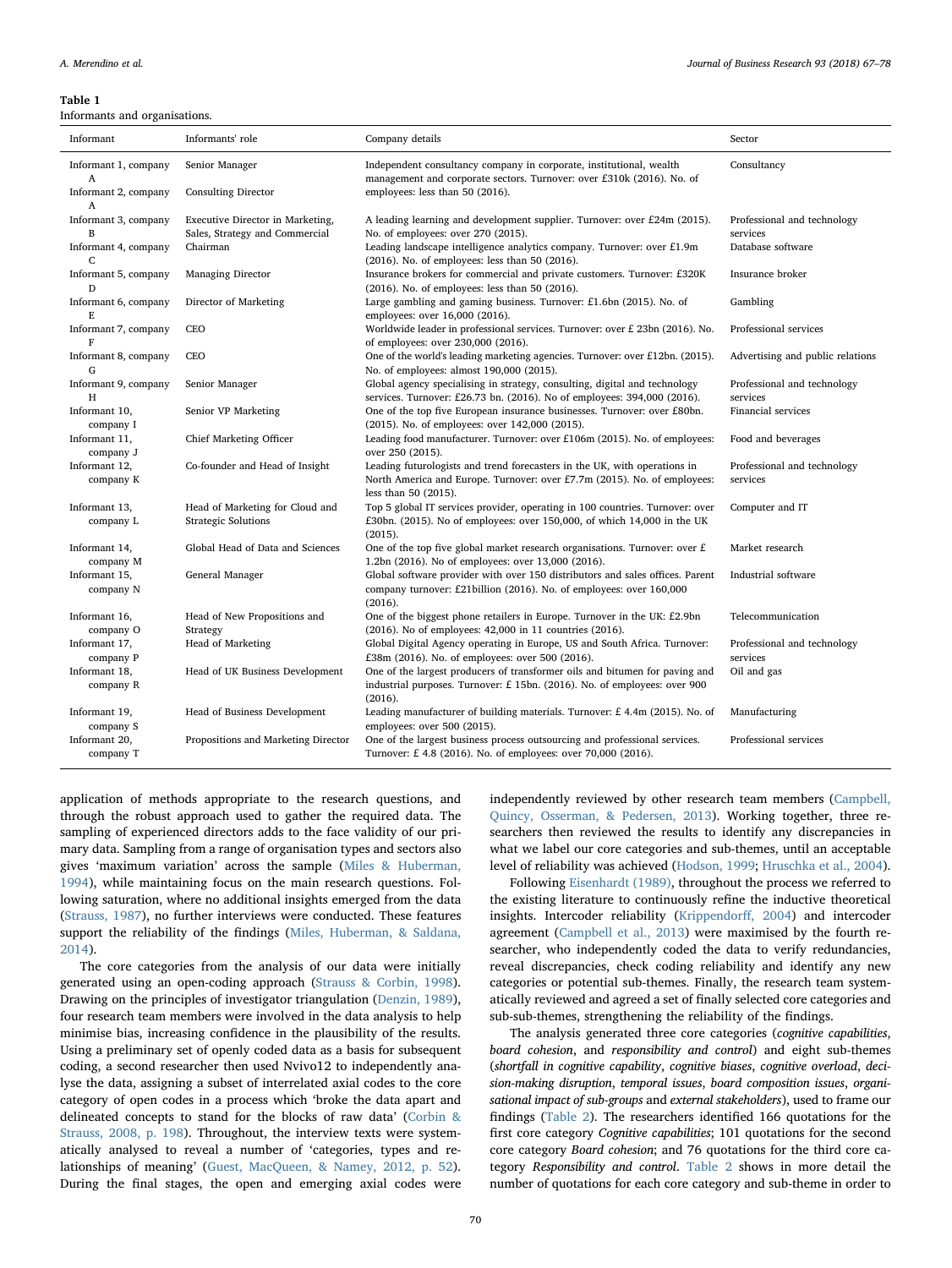#### <span id="page-4-0"></span>Table 2

#### Sub-themes and core categories.

| Example quotations                                                                                                                                                                                                                                                                                                                                                                                                                      | Sub-themes                                                                                  | Core categories                            |
|-----------------------------------------------------------------------------------------------------------------------------------------------------------------------------------------------------------------------------------------------------------------------------------------------------------------------------------------------------------------------------------------------------------------------------------------|---------------------------------------------------------------------------------------------|--------------------------------------------|
| • "What's available has increased, and the number of sources has increased, and that requires a more sophisticated set<br>of skills to sort and prioritise."<br>• "you suddenly know whether you're talking to a bunch of people that truly have their finger on the pulse of what's<br>driving their business, or whether they're in 'cloud cuckoo land'."<br>• "I'm not sure that the boards ever really get to grips with Big Data." | Shortfall in cognitive capability<br>(88 quotations)<br>Cognitive biases<br>(58 quotations) | Cognitive capabilities<br>(177 quotations) |
| • "I don't think you've got enough hours in a day to solve these problems."                                                                                                                                                                                                                                                                                                                                                             | Cognitive overload                                                                          |                                            |
| • "There is too much of it [BD] to really be able to analyse effectively."                                                                                                                                                                                                                                                                                                                                                              | (31 quotations)                                                                             |                                            |
| • "They start panicking at that point and hyperventilating, because the organisational change that's required for them                                                                                                                                                                                                                                                                                                                  | Decision-making disruption                                                                  | Board cohesion                             |
| to get that done is huge,"                                                                                                                                                                                                                                                                                                                                                                                                              | (53 quotations)                                                                             | (113 quotations)                           |
| • "No integration of technology, no integration of database, but lots of very rich middle-aged men [on the board],<br>clinging onto their very important jobs for dear life."                                                                                                                                                                                                                                                           |                                                                                             |                                            |
| • "the market doesn't work on that timeline."                                                                                                                                                                                                                                                                                                                                                                                           | Temporal issues                                                                             |                                            |
| • BD is "growing much faster than the ability to analyse it."                                                                                                                                                                                                                                                                                                                                                                           | (39 quotations)                                                                             |                                            |
| • "I don't see anyone holistically changing their entire organisation, as a result of data."                                                                                                                                                                                                                                                                                                                                            | Board composition issues                                                                    |                                            |
| • "I'm not sure how having this huge knowledge bank of information will absolve or make it a great deal easier in<br>making some of these big strategic decisions."                                                                                                                                                                                                                                                                     | (21 quotations)                                                                             |                                            |
| • "they haven't changed the organisation, so they all sit cross-armed, and she will probably leave after a year and a                                                                                                                                                                                                                                                                                                                   | Organisational impact of sub-                                                               | Responsibility and control                 |
| half, and then they'll get another one."                                                                                                                                                                                                                                                                                                                                                                                                | groups                                                                                      | (85 quotations)                            |
| • "When it comes to the board  they totally rely on us [external BD provider]."<br>• "They're worried about  giving away intellectual property."                                                                                                                                                                                                                                                                                        | (24 quotations)<br>External stakeholders<br>(61 quotations)                                 |                                            |

aid transparency in the presentation of our findings.

A record of notes and memos taken throughout was maintained. The analysis of the secondary data was additionally used to supplement the primary data findings, reflecting the need to ensure trustworthiness in qualitative research [\(Bonoma, 1985\)](#page-9-21).

# 4. Findings

# 4.1. First core category: cognitive capabilities

As a knowledge-based resource, we expect BD to trigger the dynamic and adaptive capabilities that support strategic decision-making. We find that this process's effectiveness relies on the efficient integration of BD resources (the data itself) and BD capabilities (the technical ability to capture and manipulate it). Most informants recognised the role that BD could play in this process. As one director commented, '… they've all got a realisation they have specific issues and they recognise that collecting large volumes of data will allow them to crack some of those issues, so they've all got to that first base' (Informant 4). In practice, most informants found integrating BD resources and developing the necessary capabilities to be complex.

The secondary data reinforced this point, suggesting that organisations do not have the capabilities to store, manage and analyse BD. A lack of awareness that using BD as a capability or a tool has the potential to improve their decisions, means that some companies 'will find themselves in trouble with some stakeholders' (Informant 6). The cognitive capabilities which underpin these dynamic capabilities [\(Helfat &](#page-10-30) [Peteraf, 2015\)](#page-10-30) emerged as a critical theme. Several directors spoke intently of the demands BD made on board members' cognitive capabilities. As this director explains, more time is needed to learn about and embrace the changes arising from BD, 'There is also learning in terms of a learning curve which organisations have to go through... I have to go through… my team has to go through' (Informant 11).

We identified three interlinked sub-themes of cognitive capability that impact on strategic decision-making. The first sub-theme refers to a shortfall in cognitive capabilities on BD; the second to cognitive biases that are a consequence, and the third to the cognitive overload that can arise. The linkages between these sub-themes occur when a shortfall in cognitive capabilities ('the capacity of individual managers to perform mental activities', [Helfat & Peteraf, 2015, p. 832](#page-10-30)) leads to cognitive bias ([Brennan, 2016](#page-9-22)), a situation that is often compounded by being overwhelmed with data.

4.1.1. Shortfall in cognitive capability

Starting with the cognitive capability shortfall, we found the required technical capabilities, and those needed to integrate, build and reconfigure the necessary internal and external competencies to use the data, were often absent. Although the basic principle of using data to inform decision-making has not changed, 'What's available has increased, and the number of sources has increased, and that requires a more sophisticated set of skills to sort and prioritise' (Informant 13). While informants recognised the data's potential, many felt personally ill-equipped to deal with it, as this director reflects, 'The solution really is being able to mine and get the insights out of all of that, and that again, is quite a technical activity and it requires heavy duty analytics' (Informant 8). Their concerns extended beyond the technical in order to 'get the most out of this more complex world' (Informant 18). Some mentioned the different world view of a new generation that has grown up with digital. One informant compared this generation's way of thinking with the non-linear way in which boards make decisions:

… pretty much all of us are very linear in the way that we think of information so we tell stories and we go from A to Z, everything we do is about having a beginning, a middle and an end … It's how we've been educated, it's how we process information and it's how we strategically think and therefore deliver a result. Increasingly we're seeing the emergence of a generation who are non-linear in the way that they operate … if I'm talking to a ten-year-old, they're not necessarily interested in the story of Red Riding Hood and particularly interested in the outcome of the story, they might be interested in the world of Little Red Riding Hood, in which they would like to immerse themselves.

# (Informant 12)

There was a sense that in comparison to what could be possible, organisations are '…incredibly slow at adopting new data inputs' and that while '…there's been a massive growth throughout the planet of availability, it [is] growing much faster than the ability to analyse it' (Informant 1). Therefore, several informants recognised, 'the need of overcoming - and that was very much the primary focus' the constraint to which a shortfall of capability may lead (Informant 20).

#### 4.1.2. Cognitive biases

Regarding cognitive biases, we found evidence of anchoring, in which old ways of thinking inhibited the decision-making process; and of poor understanding of BD. A corporate decision-maker admitted that, 'there's always this scepticism about how information and data is used […]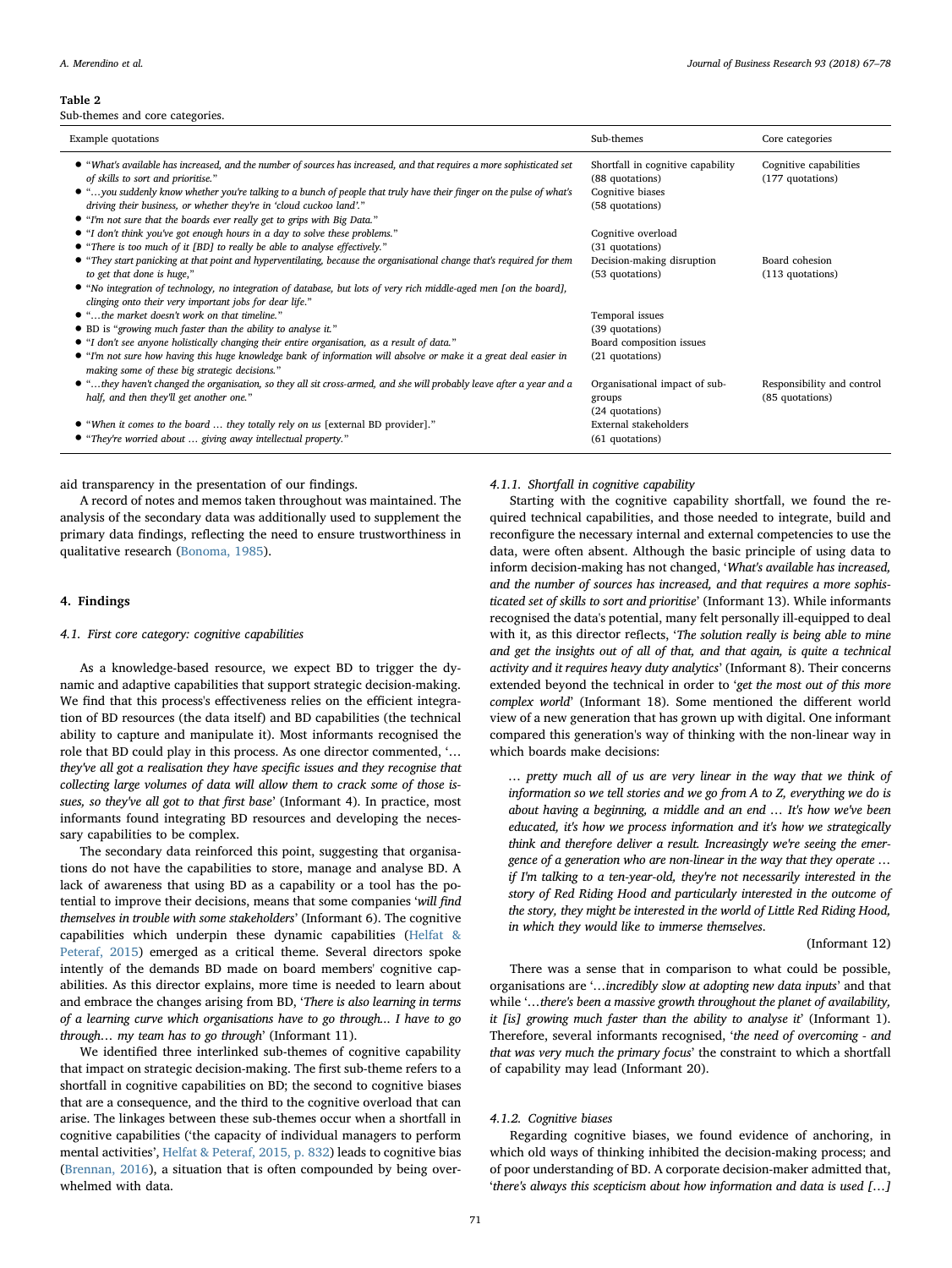and I can understand there's an element of caution' (Informant 18). Reflecting on some of his client organisations, one IT consultant explained, 'We'll go and speak to the execs and we'll get their view of what's going on in their business and then we'll go back to the data and then we'll prove what's going on in their business with the data and say, did you know that out of the 400 hypotheses you had knocking around about your business, only 50 of them were true?' (Informant 9). He went on to explain, '…you suddenly know whether you're talking to a bunch of people that truly have their finger on the pulse of what's driving their business, or whether they're in "cloud cuckoo land"'.

Sometimes these problems emerged because of previous common practice of only sharing simple synopses of data with the board. One director used the term 'instructed data' to describe this format, explaining that, 'Big Data may well be being used within the organisation … because of this channelling effect as you go towards the top, and simplification … I'm not sure that the boards ever really get to grips with Big Data' (Informant 3).

#### 4.1.3. Cognitive overload

We found cognitive overload occurs when individuals are exposed to more information than they are able to process ([Bawden & Robinson,](#page-9-23) [2009\)](#page-9-23). As one director explained, 'I don't think you've got enough hours in a day to solve these problems' (Informant 7), because 'we still have an overload of data […] and sometimes less data is better than more data' (Informant 16). We found strong evidence of this overload's consequences for strategic decision-making. Informants referred to BD's 'immediacy … and … interactivity' (Informant 14); and of the challenges information overload can bring, including 'perhaps having too much of it [BD] to really be able to analyse effectively' (Informant 8). One director argued that 'the people who are doing well are the ones that can cut through all the crap and make decisions based on facts' (Informant 13). Another reflected on the challenges and opportunities that access to so much data could bring:

So go back 20 years … data availability was very different. So, insight and targeting in those days will depend on greater personal knowledge of markets, geographies... You used to rely on the person and their knowledge and ability. Today you've got a huge amount of data but not necessarily more insight unless you try very hard.

#### (Informant 11)

This quote highlights a recurring point, that BD does not necessarily lead to good quality insight. Even those who commented positively about its potential to yield insights were cautious:

So the digital technology has changed or enhanced the amount of data and information that is available now. Doesn't necessarily mean the quality of insight is improving, because those two are slightly different things … But more data is available, therefore, the decision-making process is more based… can be based, on better quality information, more robust information, as opposed to having to guess what is going on. (Informant 11)

While informants noted a 'danger that even vast BD could be incomplete', on other occasions there was 'too much of it to really be able to analyse effectively' (Informant 8). Whatever the cause, overcoming this overload was seen as crucial to leveraging the insight needed to support strategic decision-making.

# 4.2. Second core category: board cohesion

We found strong evidence of BD disrupting the cohesive dynamics of board-level decision-making, with implications for the required dynamic and adaptive capabilities. At the heart of this disruption was the view that fundamental shifts in the board's ways of working are required. A perceived clash between old and new ways of working, leading to tension, is evident. Insights gained from secondary data supported this finding: some companies admit to having obsolete internal information technology systems that do not perform as expected, resulting in business disruption, processing inefficiencies and loss of stakeholders. These sources tended not to indicate remedial action to plan to address these information technology systems' issues. In our primary data we found two particular sets of temporal issues associated with decision-making disruption. The first concerns a clash in pace between the high velocity of BD and the typically lower speed of strategic decision-making. The second reflects a mismatch between forward-looking strategic decision-making and BD, that focuses on the past and the present. A further set of issues arises in relation to the board's make-up and its suitability for operating in this disrupted environment.

# 4.2.1. Decision-making disruption

We found strong evidence of BD disrupting the strategic decisionmaking process, leading to anxiety about the impact for the organisation and worries from individuals about their personal preparedness:

We frequently come across situations where there are big variances in data; because measuring stuff is complicated; it's really tough sometimes. Even in the simplest scenario often things go a little bit wrong and you could be making poor decisions.

#### (Informant 17)

A different director also spoke about the 'human side of this problem' (Informant 7), explaining a situation in which there was, 'No integration of technology, no integration of databases, but lots of very rich middle-aged men [on the board], clinging onto their very important jobs for dear life'. While another commented that this was evident within particular domains of management, stating, 'traditional marketing is ... a bit stuck in the heritage corner where you see … many old-school Marketing Directors really struggling with the new digital world' (Informant 14).

The uncertainty facing firms was widely felt, as was the recognition that boards are struggling 'to change their organisations as quickly as they need to' (Informant 7). Many were facing up to 'a time of real change, a time when the whole market's changing the way it buys and thinks about things' (Informant 13). Balancing the need for BD to become integral to how organisations operate, while managing uncertainty during these times, was a recurring issue:

Clients can't pause their companies …we assume there's a moment in time, when someone goes: 'I've got it. I'm going to change my company and I'm going to put my company on pause, and everything is going to be fine'. But, of course, they can't because the next second, they need to sell something using the existing system and existing organisation.

(Informant 7)

#### 4.2.2. Temporal issues

Starting with the first temporal clash, informants acknowledged the speed of BD and welcomed the capacity to do things faster, '…we've done projects before now within six weeks, end-to-end – so go in, get the data, put into a platform, play about with it with analytics, segment the database, come up with a cluster segmentation, then build some models, and … test them in six weeks' (Informant 9). The additional benefits of being able to capture insight in the present rather than post hoc were also mentioned. Indeed, another informant reiterated this made it possible to '…see things happening as [they're] happening, as opposed to watching history' (Informant 4). There was, however, a perceived mismatch between BD velocity and the capacity to respond quickly, reflecting a view that, '…the market doesn't work on that timeline' (Informant 9), thus again evidencing a danger of the data 'growing much faster than the ability to analyse it' (Informant 1).

Organisations responded to these tensions using various short- and long-term fixes. In the short term, being realistic about what BD could achieve was deemed important. Balancing the need to '…move from the mentality … that digital will substitute face-to-face towards [a view that] digital will augment this face-to-face experience' (Informant 10), was one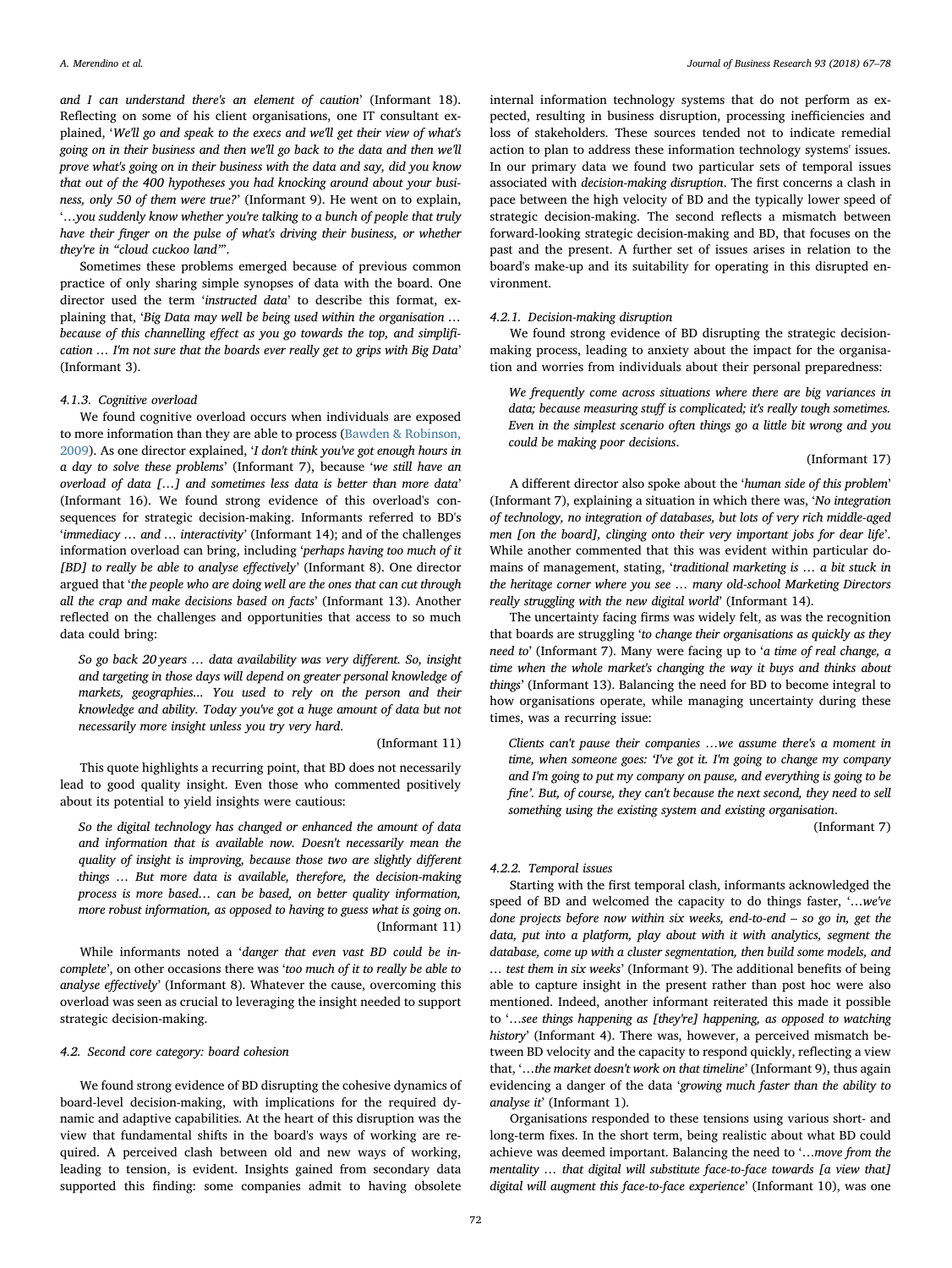way to manage. Informants spoke about using social media insights to make regular and minor modifications to their existing targeting strategy. Consequently, using BD in ways that align naturally with existing practices helped to smooth its integration. For example, the director of a food business – which routinely seeks feedback on new products – highlighted enhancements to the process using digital media, 'In two weeks I've got 50 videos on how consumers have used the product, what they think, what they like, what they don't' (Informant 11).

Moving to the second time-based clash, although BD can also capture past or present insights about a variety of phenomena, our data show a tension with strategy-making which is future-focused, 'It's a hindsight thing, and strategy is a foresight and intuitive thing' (Informant 3). We found evidence that this led to confusion about when a decision should finally be fixed, partly because of the perceived need to 'continually go back to the data, trying to understand what it was saying now' (Informant 13).

# 4.2.3. Board composition issues

Many informants were acutely conscious of not having grown up with Big Data, regarding it as the domain of 'tech happy people' in their 20s or 30s. In contrast, 'very few board members [are] under the age of 45 or 50' (Informant 2), with many firms seen as 'focused on 1980s principles' (Informant 13). Even so, the need for boards to take responsibility in the face of these challenges was clearly evident, as was the need to remain pragmatic:

Boards cannot absolve themselves of responsibilities, of understanding their business, their market, and the decisions they need to make … because in the end all Big Data gives them is a slight move, if you like, from 40%, to 50%, 60%... they'll never get beyond the 70%. So I think all that Big Data does, if you want to be brutally honest about it, is move you faster and closer to the 70%, you still have to make a decision based on imperfect information.

# (Informant 3)

This view was tempered by scepticism about the extent to which BD will change existing practices, as the following director commented, 'I don't see anyone holistically changing their entire organisation, as a result of data' (Informant 7). Another explained:

I'm not sure how having this huge knowledge bank of information will absolve or make it a great deal easier in making some of these big strategic decision; you're still going to have to bring your own intelligence, interpretation, your own views on the future.

# (Informant 3)

Several others felt that irrespective of the advances in BD, the rational process of making decisions remains largely unaltered; BD was not considered to be a strategic panacea. One informant spoke of still needing 'decision-making [that] is … logical and pragmatic' (Informant 13); while others saw the board occupying a position hovering above and, to some extent separate, from BD issues:

… a lot of the CEOs and FDs that we know … they see themselves as making decisions standing back from all the noise and saying, we sit above this, we can see all this data coming in, we've got to make sure we just don't go down the wrong route.

#### (Informant 1)

What I observe is that organisational politics at the highest level in companies are what drive it and it's who trusts whom, and what the agendas are. I think if you look at the very top. I don't think that's changed that much at all.

#### (Informant 13)

Among the suggested solutions for tackling these difficulties, were the creation of new directorships, recruitment of those with suitable technical skills, restructuring of the board, or outsourcing BD to ensure the necessary data resource and technical capabilities were in place.

This finding links to our third core category of Responsibility and Control.

# 4.3. Third core category: responsibility and control

Our data evidence the ways in which boards seek to re-configure themselves as well as their relationships with key stakeholders as a response to the decision-making demands BD placed upon them. This finding is confirmed by secondary data, in which some companies predict that new cross-industry partnerships will be established to benefit from the added value of big data. Some corporates are therefore failing to seize the opportunity that BD offers to improve their internal structure and to more effectively liaise with key stakeholders. This raises questions which highlight and potentially re-frame longstanding issues directly related to the board's responsibility and degree of organisational control. Two sub-themes emerge in relation to this issue. The first revolves around attempts to break-down existing functional 'silos'; sometimes and most notably accompanied by the establishment of subgroups or sub-boards. The second relates to the outsourcing of responsibilities while working with external stakeholders. Both themes highlight significant implications for strategic decision-making.

# 4.3.1. The organisational impact of sub-group formulation

The impact of sub-group formulation emerged as a prominent finding within our data. While informants did not suggest that boards are holistically changing the structures of their entire organisations as a direct result of BD, many commented on the need to create new senior roles to make the necessary connections during this transformational period. As one informant noted, 'there's a route to the board that … we've seen Chief Science Officers, Chief Data Science Officers, Chief Analytical Officer emerging in organisations' (Informant 9). Indeed, secondary data confirms that a few companies are hiring new experts in BD in order to develop new technology and design innovative BD infrastructure. These new employees are typically in senior management roles located within a big data team that is likely to support board decision-making. When explaining this development, informants particularly noted that, 'the technology [involved in processing BD] … determines what is possible and, therefore, the creativity [lies] within the constraints of technology in a way that it was less so in the past' (Informant 8). This effect is having a major impact upon how the board functions and responds to the assimilation of knowledge acquired through the interpretation of BD. For example, as another informant explained:

[bringing] a different set of people into the business [provides] no visibility of how a business operates. All they understand is the part of the organisation they've built … [and yet] those people with that business knowledge, they're the people that are actually the powerful people.

(Informant 9)

This respondent suggested that the damaging consequences of these actions throughout middle-management teams were apparent, using the following illustration, 'This is basically going to make the guy in ops look bad, so I need to … inform him this is what's happened and we need to work out a joint messaging strategy, so that when he's in the room he doesn't stand up and challenge what we've done' (Informant 9).

The problems raised by these developments are seldom documented in academic research at the board level, but the strategic implications are clearly exposed; something which informants were quick to signpost as a destructive impact of the board's response:

They've got someone called Head of Customer, but everyone else reports into the Sales Director, so she's Head of Customer and the Sales Director then has Marketing, Shops, IT, Product all reporting to him… That's not going to work. They've done it, so they've appointed someone, but they haven't changed the organisation, so they all sit cross-armed, and she will probably leave after a year and a half, and then they'll get another one. (Informant 7)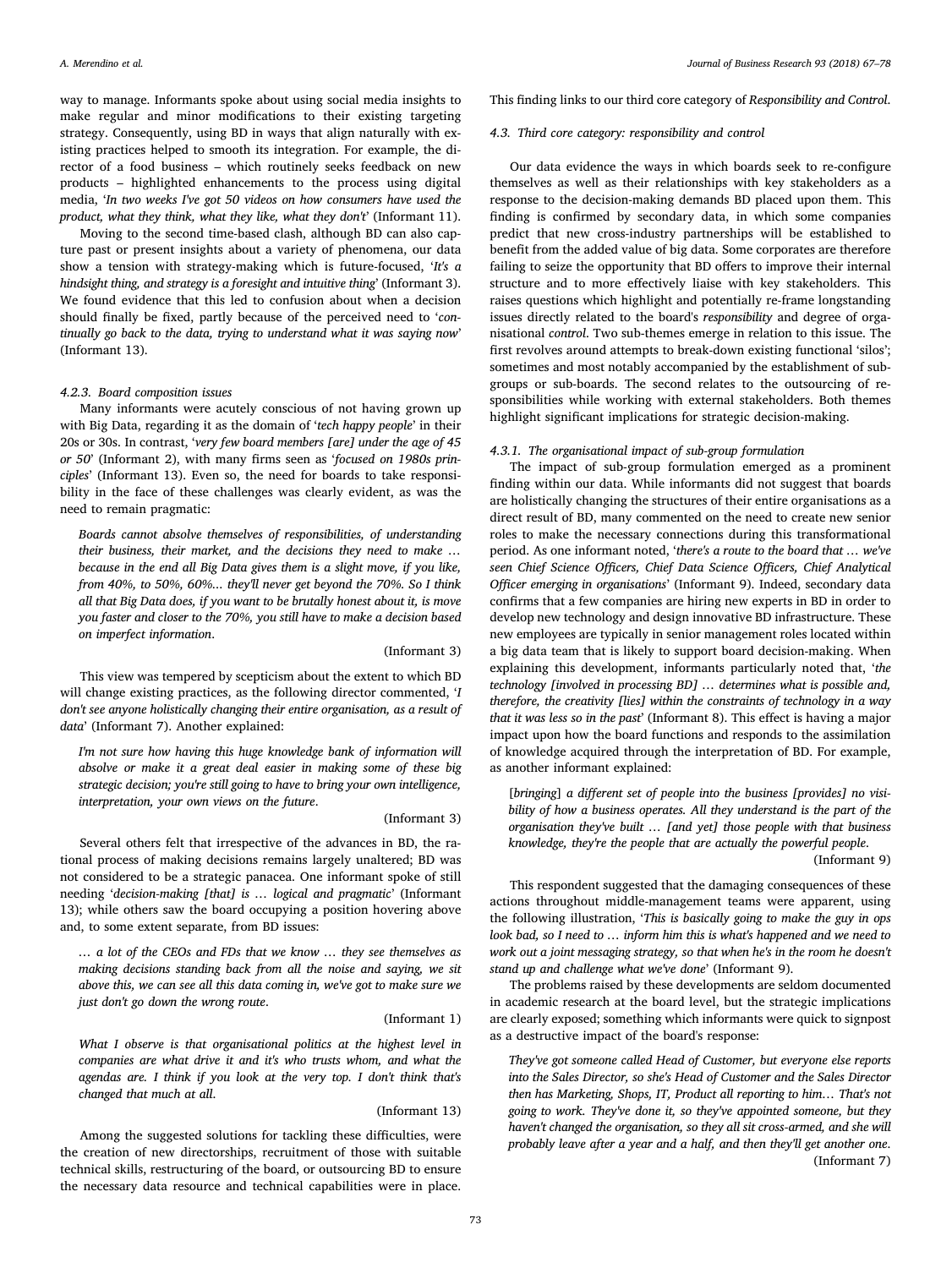#### 4.3.2. External stakeholders

The second sub-theme, which underpins the core category of responsibility and control, exposes a trend towards the outsourcing of resource to external stakeholders. A number of informants, through their roles providing external consultancy support, felt that their clients depended heavily on these outsourcing relationships. Perhaps more importantly, as the following comment highlights, boards may be losing control of their influence over the firm's strategic direction as a result, 'When it comes to the board … they totally rely on us [external BD provider]!' (Informant 4). Reinforcing this position, another informant added:

I suspect a lot of boards are very reliant on consultancy advice actually and are probably getting information second-hand. You can't particularly blame the board directors for that because it's not their area of expertise, and that adds to risk … And it does strike me that the people running business are in quite a weak position and not always often able to embrace some of these changes.

#### (Informant 2)

In this respect, our data reveal the involvement of a broad range of stakeholders in shaping how BD is transforming learning and action, particularly regarding how those decisions are made. An informant admitted that, 'what I've learnt over the last few weeks is that you have to go back and engage with that audience and you need to show them the successes that you've achieved' (Informant 19). Organisations ground many of their beliefs about the ways that BD might be used by observing other industry players. As one informant noted, 'We've nicked a few ideas from other distributors that were doing quirky things…' (Informant 15). Organisations often recruit experts from other firms as a way of building their capabilities. They often rely on third parties: firms which already have the required resources to support them. These trends highlight the important distinction between BD (i.e. data as a resource) and the organisation's analytics capabilities, as the following informant suggests:

I'm talking about them having the resources to analyse the BD that they get from the data crunchers, because gathering, shaping, analysing, or rather, presenting the results of BD, seems to be the preserve of outsourced organisations.

#### (Informant 3)

Such an approach does not evolve without concerns for many organisations; not least, as one informant suggests, regarding whether sharing data is tantamount to giving information away, 'They're worried about … giving away intellectual property' (Informant 4). One informant involved in gathering data on behalf of clients elaborates:

We've got to the point now where we're using their model on our machines with our data, rather than us giving our data to them to run on their machines. But that issue of potentially inhibiting our independence has been, I think, the biggest stumbling block for us to think about. Why we would partner with someone else?

(Informant 6)

# 5. Discussion and conclusions

In this empirical paper, we set out to explore whether BD has changed the process of board level decision-making and, if so, how and to what extent. The study contributes to knowledge by pointing to areas for development relating to the core categories at each of the three levels of our analysis. At the level of the individual directors, we identify a gap in the cognitive capabilities that organisations possess to cope with BD; capabilities that are crucial in avoiding the cognitive biases and overloads to which BD can contribute. Second, at the level of the board itself, we find board cohesion is disrupted by BD, which has consequences for the decision-making process itself. As directors struggle to introduce changes within the shortened timescales created by an ever-changing backdrop of new data, they are under pressure to adapt the way strategic decisions are made. Third, taking a holistic view of BD's impact that encompasses the whole organisation and its external stakeholders, we find boards seeking new ways of working that cut across traditional 'silos', such as through the introduction of sub-boards, and relying upon the capabilities of third parties to help handle BD. These three points highlight a shortfall in capabilities for dealing with the challenges of BD. Boards therefore need to develop their cognitive capabilities at an individual level; find new ways to make strategic decisions to meet the temporal and other challenges BD brings; and work in new ways, both across the organisation and with external stakeholders who have valuable BD capabilities. In the remainder of this section we explore each of these issues in more detail.

First, we note that our theoretical approach, drawing on a capabilities perspective and the KBV, played an important role in this study. This perspective was particularly suitable in helping the researchers to make sense of our findings, which can be summarised as referring to a need and appetite for new capabilities; explaining the impact of excess knowledge and information on the strategic decisionmaking process; and highlighting how BD can provide opportunities to enhance firms' adaptive capabilities. The KBV implies that the more knowledge the organisation possesses, the greater the opportunity to maximise competitive advantage. By supporting the KBV approach with the concepts of dynamic and cognitive capabilities, we reveal the need to develop a wide range of abilities to respond rapidly to the changing environment ([Eisenhardt & Martin, 2000](#page-10-40); [Nonaka & Takeuchi, 1995](#page-10-26)). However, while the KBV suggests knowledge is a vital resource ([Grant,](#page-10-29) [1996;](#page-10-29) [Leonard, 2011](#page-10-67)) that depends on the amount of (big) data and information a decision-maker can obtain ([Zahra & Filatotchev, 2004](#page-10-68)), it does not explain the impact of excess knowledge and information. In relation to our first research question to explore the impact of BD for individual directors, our results show a potential negative impact on capabilities with particular consequences for individual directors, where an excess of data causes a 'cognitive overload' for the board. Such 'cognitive overload' can lead to 'information overload', with the result that an excessive level of information does not necessary yield improved competitive advantage because decision-makers are unable to process significant amounts of the data.

In the context of the KBV, dynamic capabilities allow a company to modify resources to respond quickly to environmental changes [\(Côrte-](#page-9-2)[Real et al., 2016](#page-9-2)). [Helfat and Peteraf \(2015\)](#page-10-30) find that cognitive capabilities explain why some corporate decision-makers have more effective capabilities than others in this respect. However, the way knowledge is used to anticipate and respond to an evolving BD environment remains unclear. Our results suggest that decision-makers use BD as a knowledge source in different ways. Some board directors appeared not to recognise the value of BD as a resource or have the necessary in-house analytical skills to manipulate it, with the result that they did not have a key role for BD in the firm's decision-making process. In other instances, such as where directors could see BD's potential to add value through the provision of new knowledge about the firm's environment, the benefit of having up-to-date information was more likely to be acknowledged. In the latter case BD is seen to occupy a pivotal position, in that it has a direct relationship with the firm's decision-making processes, with the potential to transform the ways in which the organisation functions.

Moving on to our second research question which sought to establish BD's impact on how the board works, we found several ways in which there was potential to transform corporate governance processes and organisational decision-making ([Fosso Wamba et al., 2015](#page-10-3); [Janssen](#page-10-2) [et al., 2017](#page-10-2)). First, as well as triggering the capabilities of individual directors [\(Côrte-Real et al., 2016;](#page-9-2) [Erevelles et al., 2016\)](#page-10-11), we found BD becomes part of the set of capabilities that a company and decisionmakers need to be successful [\(Braganza et al., 2017\)](#page-9-14). The findings therefore show that as a potential source of knowledge BD should be influencing both the dynamic capabilities of the board and the wider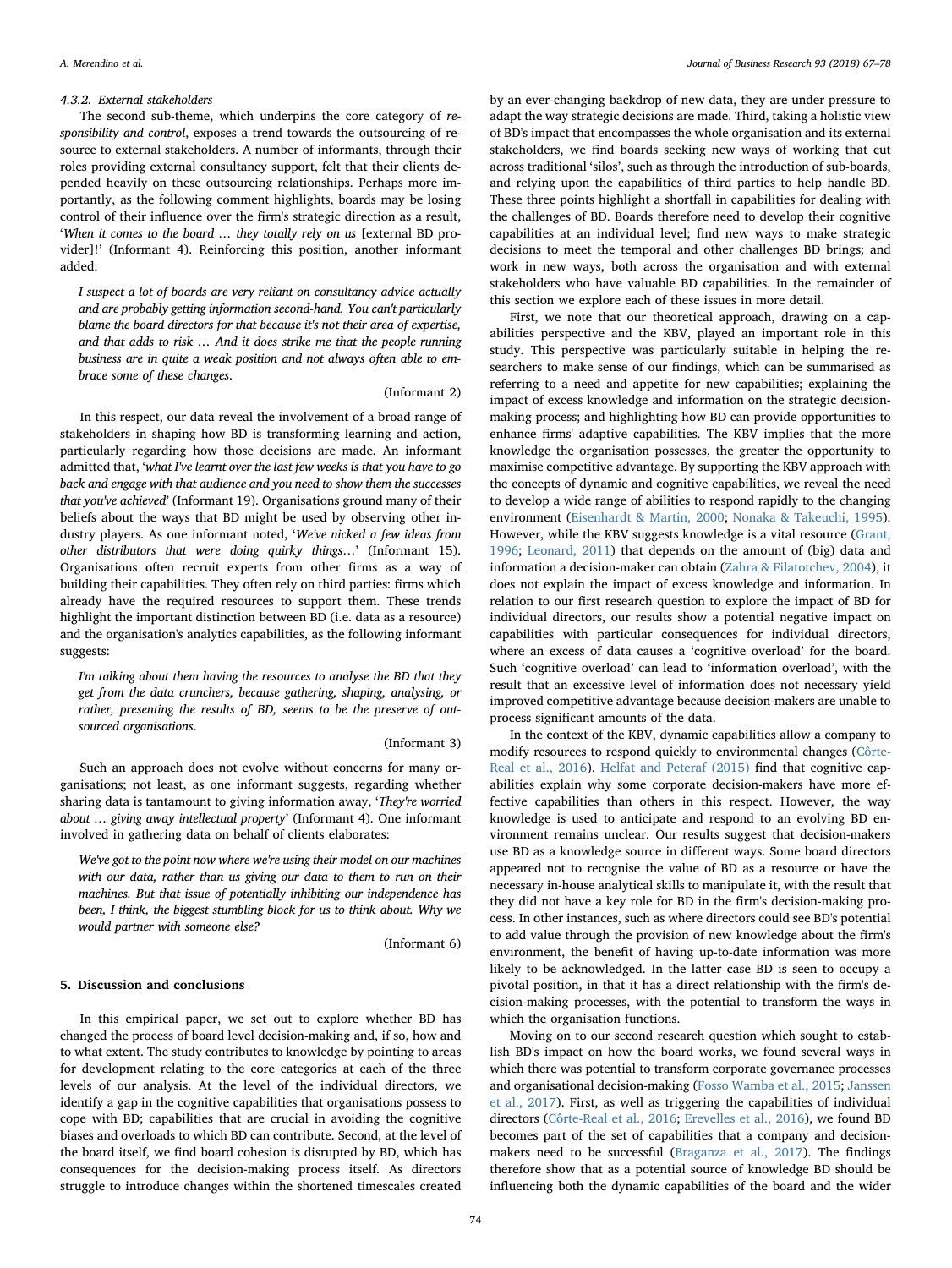organisation, as well as the cognitive capabilities of the individual directors. Regarding organisational functioning, in order to efficiently utilise BD, we suggest firms will benefit from strong internal co-ordination and integration, along with a common BD culture among decision-makers. In some instances, we found organisations responding to the challenges of BD with inertia; but we also saw examples of positive in-house responses (i.e. building internal capabilities) and of seeking to work with external stakeholders (i.e. outsourcing selected BD activities).

The speed at which decisions need to be made within a BD context places further pressure on the process. [Nonaka \(1994\)](#page-10-22) and [Nonaka and](#page-10-26) [Takeuchi \(1995\)](#page-10-26) use the term "spiral" to describe a four-stage dynamic, interconnected process of knowledge conversion, termed socialisation, internalisation, combination and externalisation. Considering BD in this light, while the levels of knowledge these authors identify (individual, group, organisation and inter-organisation) are clearly reflected in our analysis, the issues of time pressures that were so strongly expressed are not explicitly addressed in detail in the KBV literature. Organisations that can build the capabilities to make strategic decisions rapidly and embrace the tensions that can arise from creating forward-looking strategies while reviewing backward-looking data, are more likely to make effective progress with BD.

Turning to our third research question addressing BD's wider impact on the organisation and its external stakeholders, we observed changes in how, and with whom, boards are working. These changes indicate that firms need to proactively address changes in their external environment; including using signals from stakeholders ([Erevelles et al.,](#page-10-11) [2016\)](#page-10-11) to predict changes in current needs (adaptive capability) and possible future demands [\(Day, 2011, 2014\)](#page-10-69). When successfully applied, BD provides opportunities to enhance firms' adaptive capability. Within the KBV theoretical framework, however, it is still unclear how the interaction with stakeholders supports the creation of resources and building of capabilities. We suggest that the activities of key stakeholders such as competitors can encourage firms to develop new capabilities in using BD. There is certainly evidence that stakeholders such as consultancy companies and digital experts can provide additional external resources to support decision-making in focal firms. Policymakers and other stakeholders may be able to educate companies about BD's role in improving the speed and efficiency of decision-making. Therefore, we argue that organisations adopting a stakeholder-oriented view may find these relationships an important resource for achieving and sustaining knowledge-based advantage. With the increasing importance of knowledge-based capabilities, we suggest coping effectively with stakeholders with the power to incentivise firms to develop additional knowledge, is fundamental.

#### 6. Limitations and a future research agenda

This study is based on rich data gleaned from lengthy interviews

# <span id="page-8-0"></span>Appendix A. Semi-structured key-informant interview template

Has 'Big Data' changed the process of board level decision-making, and if so how and to what extent?

# 1. Project background

• Informants to be given an explanation of the project, focusing on brief background and aims

2. Respondent background

- Their current/previous roles/remits.
- Their board-level experiences.
- 3. The context of 'Big Data'

gathered at board level in a range of UK-based, global organisations. A distinctive feature of the paper is a rich dataset, based on a senior level of organisational access, that has helped us to unpack complex issues surrounding how strategic decisions are made by boards and how directors respond to the challenges which arise as a consequence.

While this research provides important insights into BD and the decision-making process, the findings should be considered in the light of the limitations of the study. First, being a qualitative study, the generalisability of the outputs is limited given the nature of the sample (e.g. [Musteen, 2016](#page-10-70)). We also note that, as in any qualitative study based on interviews, our respondents may have a personal agenda (e.g. [Jakobsson & Åkerström, 2013](#page-10-71)). However, the generalisability of our findings is not a quantifiable intention of this study; and our approach is theoretically and methodologically consistent with the nature of the research problem, which requires in-depth insight into a complex realworld situation.

Our findings contribute a cross-sectional view of the problem, and we therefore suggest that further research should examine the differing impacts of BD on board level decision-making across a range of firm types and industry sectors. Our research also reveals that there is scope for a more nuanced understanding of the extent to which the findings are influenced by contextual factors such as firm size and industry, and the nature of the business and of the strategic decisions taken. In this vein, future research could further unpack the relationships between BD's growth and the corporate governance processes of affected organisations. Longitudinal case studies, for example, could paint a richer picture of the developments in some organisations to build their cognitive and dynamic capabilities, to respond to the temporal challenges of strategic decisions in the BD era, and to work effectively with external stakeholders to address gaps in internal resources and capabilities. Such studies could further enhance the contribution of this research, which has adopted the perspective of capabilities and the KBV to explain why and how directors and the board, in an era of BD, should develop a wide range of capabilities to rapidly respond to environmental changes while anticipating stakeholder needs. Our contribution at all three levels – individual directors, the board and the organisation/ stakeholder – are worthy of further investigation.

#### Acknowledgments

We would like to acknowledge the financial support of (1) the Economic and Social Research Council, Digital Social Research programme, and (2) NEMODE, an initiative under the Research Councils UK (RCUK)'s Digital Economy (DE) research programme, in funding this project.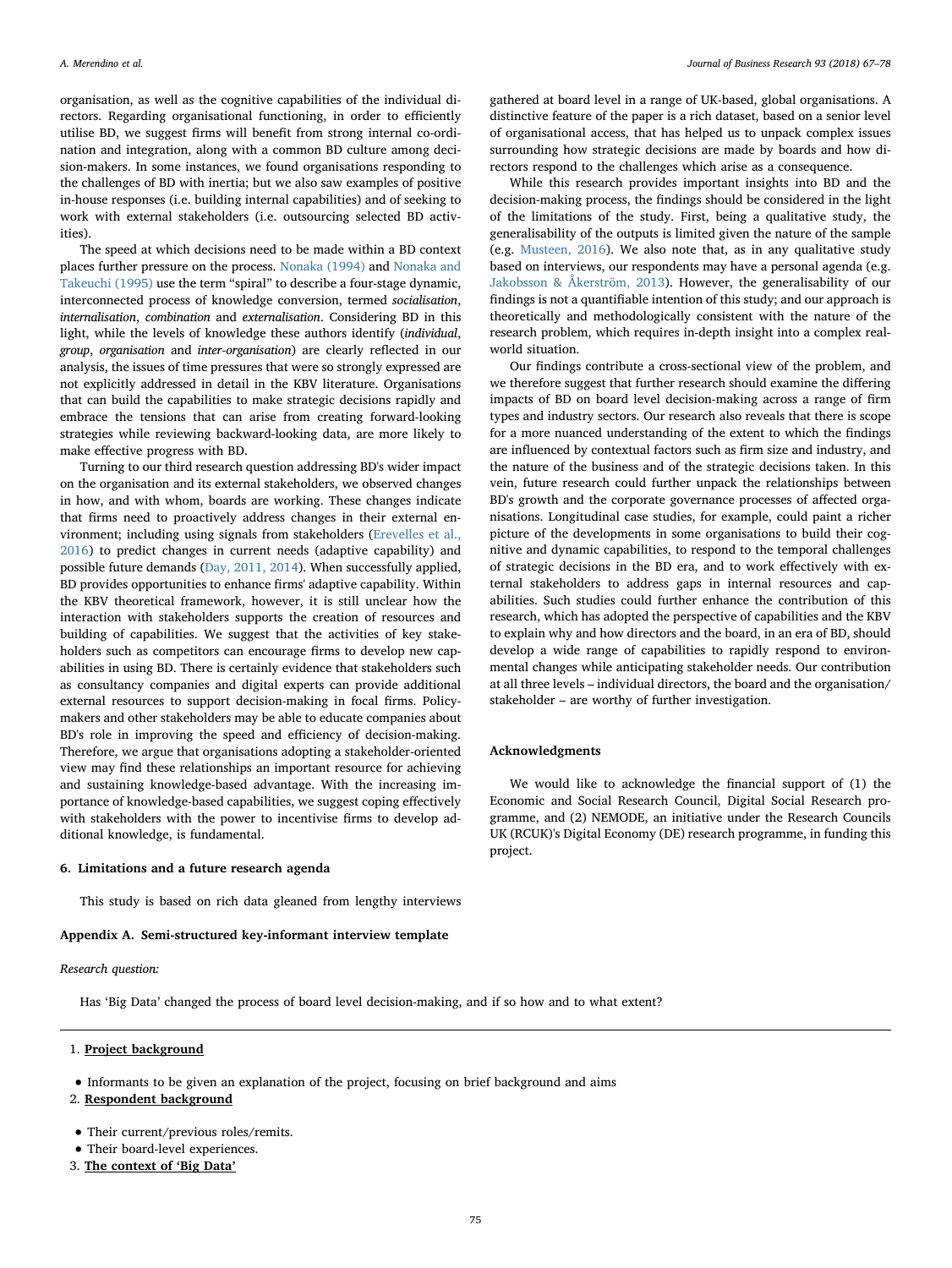- Are there differences between sectors in the use of the data?
- Does organisational size matter?
- Does having access to a lot of data provide competitive advantage? Or is what matters how organisations use the data they gather?
- Do boards find it difficult to become 'tech savvy' and if so, why?
- Does data force you to look backward more than it does forward in decision-making?
- 'Big Data' is constantly streaming; is a danger of losing the overall narrative (strategy)?
- 4. Complexity and uncertainty
- Does digitisation (and all data in electronic form and easily accessible):
	- o Increase or reduce uncertainty?
	- o Reduce the likelihood that decision may go wrong?
	- o Increase/Decrease the number of alternatives considered?
	- o Increase/Decrease the number/diversity of stakeholders involved?
	- o Increase/Decrease the influence of internal/external stakeholders?
	- o Allow greater intervention into the process by stakeholders?
	- o Increase/Decrease confidence in information sources?
- o Increase political infighting as different factions fight their corner with greater amounts of information?

# 5. Reflecting on the decision-making process

- Does 'Big Data':
	- o Speed up/slow down the time it takes to make a decision (authorisation and implementation)?
	- o Mean there are more re-cycles and re-visiting of problems?
	- o Make the process more or less formal/restricted to senior management teams?
	- o Make the decision process more fluid and continuous?
- o Vary from decision to decision i.e. some decisions use digital data to a much greater extent than others? Can you give an example?
- In what ways have the insights used in decision-making changed? For example, the types of data used, data providers, providers of analytics, and the parties involved in providing these insights.
- 6. Reflecting on the governance process
- Does 'Big Data':
	- o Mean the Board works more effectively and efficiently?
	- o Put greater demands on the Board to examine and analyse information?
	- o Help or hinder competitor analysis?
	- o Reduce the incidence of hunches and gut feel?
	- o Increase or decrease accountability of the board/top team?
- o Influence the kinds of directors who are elected to the board (e.g. execs and non-execs)?
- 7. Closing questions
- Which other organisations are driving the agenda in this area?
- Who else should we contact?

# References

- <span id="page-9-0"></span>[Abbasi, A., Sarker, S., & Chiang, R. H. L. \(2016\). Big data research in information systems:](http://refhub.elsevier.com/S0148-2963(18)30413-2/rf0005) Toward an inclusive research agenda. [Journal of the Association for Information](http://refhub.elsevier.com/S0148-2963(18)30413-2/rf0005) [Systems, 17](http://refhub.elsevier.com/S0148-2963(18)30413-2/rf0005)(2), 1–32.
- <span id="page-9-6"></span>[Ambrosini, V., & Bowman, C. \(2009\). What are dynamic capabilities and are they a useful](http://refhub.elsevier.com/S0148-2963(18)30413-2/rf0010) construct in strategic management? [International Journal of Management Reviews,](http://refhub.elsevier.com/S0148-2963(18)30413-2/rf0010) 11[\(1\), 29](http://refhub.elsevier.com/S0148-2963(18)30413-2/rf0010)–49.
- <span id="page-9-12"></span>[Ambrosini, V., Bowman, C., & Collier, N. \(2009\). Dynamic capabilities: An exploration of](http://refhub.elsevier.com/S0148-2963(18)30413-2/rf0015) how firms renew their resource base. [British Journal of Management, 20](http://refhub.elsevier.com/S0148-2963(18)30413-2/rf0015), S9–S24. [Amit, R., & Schoemaker, P. J. H. \(1993\). Strategic assets and organizational rent.](http://refhub.elsevier.com/S0148-2963(18)30413-2/rf0020) Strategic
- <span id="page-9-17"></span><span id="page-9-7"></span>[Management Journal, 14](http://refhub.elsevier.com/S0148-2963(18)30413-2/rf0020)(1), 33–46. [Bailey, B. C., & Peck, S. I. \(2013\). Boardroom strategic decision-making style:](http://refhub.elsevier.com/S0148-2963(18)30413-2/rf0025)
- Understanding the antecedents. [Corporate Governance: An International Review, 21](http://refhub.elsevier.com/S0148-2963(18)30413-2/rf0025)(2), 131–[146](http://refhub.elsevier.com/S0148-2963(18)30413-2/rf0025).
- <span id="page-9-11"></span>[Balogun, J., & Jenkins, M. \(2003\). Re-conceiving change management: A knowledge](http://refhub.elsevier.com/S0148-2963(18)30413-2/rf0030)based perspective. [European Management Journal, 21](http://refhub.elsevier.com/S0148-2963(18)30413-2/rf0030)(2), 247–257.
- <span id="page-9-4"></span>[Barney, J. B. \(2001\). Is the resource-based](http://refhub.elsevier.com/S0148-2963(18)30413-2/rf0035) "View" a useful perspective for strategic management research? Yes. [The Academy of Management Review, 26](http://refhub.elsevier.com/S0148-2963(18)30413-2/rf0035)(1), 41–56.
- <span id="page-9-13"></span>[Barrales-Molina, V., Bustinza, O. F., & Gutierrez-Gutierrez, L. J. \(2013\). Explaining the](http://refhub.elsevier.com/S0148-2963(18)30413-2/rf0040) causes and eff[ects of dynamic capabilities generation: A multiple-indicator multiple](http://refhub.elsevier.com/S0148-2963(18)30413-2/rf0040)cause modelling approach. [British Journal of Management, 24](http://refhub.elsevier.com/S0148-2963(18)30413-2/rf0040)(4), 571–591.
- <span id="page-9-23"></span>[Bawden, D., & Robinson, L. \(2009\). The dark side of information: Overload, anxiety and](http://refhub.elsevier.com/S0148-2963(18)30413-2/rf0045) other paradoxes and pathologies. [Journal of Information Science, 35](http://refhub.elsevier.com/S0148-2963(18)30413-2/rf0045)(2), 180–191. [Bonoma, T. V. \(1985\). Case research in marketing: Opportunities, problems, and a pro-](http://refhub.elsevier.com/S0148-2963(18)30413-2/rf0050)
- <span id="page-9-21"></span>cess. [Journal of Marketing Research, 22](http://refhub.elsevier.com/S0148-2963(18)30413-2/rf0050)(2), 199–208. [Braganza, A., Brooks, L., Nepelski, D., Ali, M., & Moro, R. \(2017\). Resource management](http://refhub.elsevier.com/S0148-2963(18)30413-2/rf0055)
- <span id="page-9-14"></span>[in big data initiatives: Processes and dynamic capabilities.](http://refhub.elsevier.com/S0148-2963(18)30413-2/rf0055) Journal of Business [Research, 70](http://refhub.elsevier.com/S0148-2963(18)30413-2/rf0055), 328–337.
- <span id="page-9-8"></span>[Brennan, N., & Conroy, J. \(2013\). Bank CEOs, executive hubris and the banking crisis.](http://refhub.elsevier.com/S0148-2963(18)30413-2/rf0060) [Accountancy Ireland, 45](http://refhub.elsevier.com/S0148-2963(18)30413-2/rf0060)(3), 56–58.
- <span id="page-9-22"></span>Brennan, N. M. (2016). [Shades of grey: Directors' dilemma.](http://refhub.elsevier.com/S0148-2963(18)30413-2/rf0065) Edinburgh: ICAS.
- <span id="page-9-3"></span>[Camillus, J. C. \(2008\). Strategy as a wicked problem.](http://refhub.elsevier.com/S0148-2963(18)30413-2/rf0070) Harvard Business Review, May, 17–[29](http://refhub.elsevier.com/S0148-2963(18)30413-2/rf0070).
- <span id="page-9-20"></span>Campbell, [J. L., Quincy, C., Osserman, J., & Pedersen, O. V. \(2013\). Coding in-depth](http://refhub.elsevier.com/S0148-2963(18)30413-2/rf0075) [semistructured interviews: Problems of unitization and intercoder reliability and](http://refhub.elsevier.com/S0148-2963(18)30413-2/rf0075) agreement. [Sociological Methods & Research, 42](http://refhub.elsevier.com/S0148-2963(18)30413-2/rf0075)(3), 294–320.
- <span id="page-9-10"></span>[Carpenter, M. A., & Fredrickson, J. W. \(2001\). Top management teams, global strategic](http://refhub.elsevier.com/S0148-2963(18)30413-2/rf0080) [posture, and the moderating role of uncertainty.](http://refhub.elsevier.com/S0148-2963(18)30413-2/rf0080) Academy of Management Journal, 44[\(3\), 533](http://refhub.elsevier.com/S0148-2963(18)30413-2/rf0080)–545.
- <span id="page-9-1"></span>[Chari, S., Katsikeas, C., Balabanis, G., & Robson, M. \(2012\). Emergent marketing strate](http://refhub.elsevier.com/S0148-2963(18)30413-2/rf0085)gies and performance: The eff[ects of market uncertainty and strategic feedback sys](http://refhub.elsevier.com/S0148-2963(18)30413-2/rf0085)tems. [British Journal of Management, 25](http://refhub.elsevier.com/S0148-2963(18)30413-2/rf0085), 145–165.
- <span id="page-9-9"></span>[Chaston, I., & Sadler-Smith, E. \(2012\). Entrepreneurial cognition, entrepreneurial or](http://refhub.elsevier.com/S0148-2963(18)30413-2/rf0090)ientation and fi[rm capability in the creative industries.](http://refhub.elsevier.com/S0148-2963(18)30413-2/rf0090) British Journal of Management, 23[\(3\), 415](http://refhub.elsevier.com/S0148-2963(18)30413-2/rf0090)–432.
- <span id="page-9-16"></span>[Cohen, W. M., & Levinthal, D. A. \(1990\). Absorptive capacity: A new perspective on](http://refhub.elsevier.com/S0148-2963(18)30413-2/rf0095) learning and innovation. [Administrative Science Quarterly, 35](http://refhub.elsevier.com/S0148-2963(18)30413-2/rf0095)(1), 128–152.
- <span id="page-9-5"></span>[Collinson, S., & Wilson, D. C. \(2006\). Inertia in Japanese organizations: Knowledge](http://refhub.elsevier.com/S0148-2963(18)30413-2/rf0100) [management routines and failure to innovate.](http://refhub.elsevier.com/S0148-2963(18)30413-2/rf0100) Organization Studies, 27(9), 1359–[1387](http://refhub.elsevier.com/S0148-2963(18)30413-2/rf0100).
- <span id="page-9-19"></span>Corbin, J., & Strauss, A. (2008). [Basics of qualitative research: Techniques and procedures for](http://refhub.elsevier.com/S0148-2963(18)30413-2/rf0105) developing grounded theory [\(3rd ed.\). Thousand Oaks, CA: Sage Publications.](http://refhub.elsevier.com/S0148-2963(18)30413-2/rf0105)
- <span id="page-9-2"></span>[Côrte-Real, N., Oliveira, T., & Ruivo, P. \(2016\). Assessing business value of big data](http://refhub.elsevier.com/S0148-2963(18)30413-2/rf0110) analytics in European firms. [Journal of Business Research, 70](http://refhub.elsevier.com/S0148-2963(18)30413-2/rf0110), 379–390.
- <span id="page-9-18"></span>[Daily, C. M., Dalton, D. R., & Cannella, A. A., Jr. \(2003\). Corporate governance: Decades](http://refhub.elsevier.com/S0148-2963(18)30413-2/rf0115) of dialogue and data. [The Academy of Management Review, 28](http://refhub.elsevier.com/S0148-2963(18)30413-2/rf0115)(3), 371–382.
- <span id="page-9-15"></span>[Davenport, T. H., Barth, P., & Bean, R. \(2012\). How big data is di](http://refhub.elsevier.com/S0148-2963(18)30413-2/rf0120)fferent. MIT Sloan [Management Review, 54](http://refhub.elsevier.com/S0148-2963(18)30413-2/rf0120)(1), 43–46.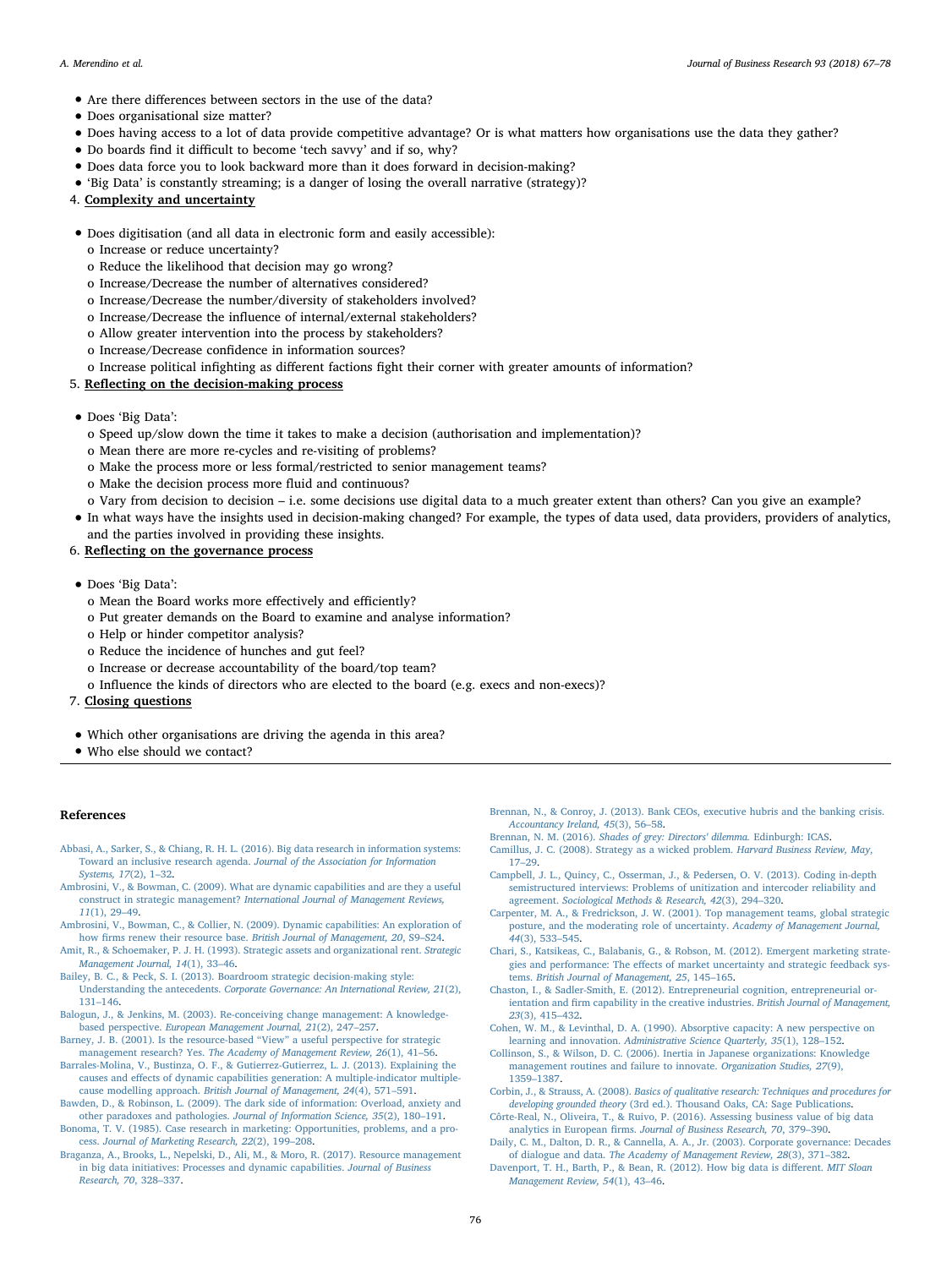<span id="page-10-69"></span>[Day, G. S. \(2011\). Closing the marketing capabilities gap.](http://refhub.elsevier.com/S0148-2963(18)30413-2/rf0125) The Journal of Marketing, 75(4), 183–[195](http://refhub.elsevier.com/S0148-2963(18)30413-2/rf0125).

[Day, G. S. \(2014\). An outside-in approach to resource-based theories.](http://refhub.elsevier.com/S0148-2963(18)30413-2/rf0130) Journal of the [Academy of Marketing Science, 42](http://refhub.elsevier.com/S0148-2963(18)30413-2/rf0130)(1), 27–28.

- <span id="page-10-61"></span>Denzin, N. K. (1989). [The research act: A theoretical introduction to sociological methods](http://refhub.elsevier.com/S0148-2963(18)30413-2/rf0135) (3rd [ed.\). Englewood Cli](http://refhub.elsevier.com/S0148-2963(18)30413-2/rf0135)ffs NJ: Prentice Hall.
- <span id="page-10-65"></span>[Eisenhardt, K. M. \(1989\). Building theories from case study research.](http://refhub.elsevier.com/S0148-2963(18)30413-2/rf0140) Academy of [Management Review, 14](http://refhub.elsevier.com/S0148-2963(18)30413-2/rf0140)(4), 532–550.
- <span id="page-10-40"></span>[Eisenhardt, K. M., & Martin, J. A. \(2000\). Dynamic capabilities: What are they?](http://refhub.elsevier.com/S0148-2963(18)30413-2/rf0145) Strategic [Management Journal, 21](http://refhub.elsevier.com/S0148-2963(18)30413-2/rf0145)(10–11), 1105–1121.
- <span id="page-10-11"></span>[Erevelles, S., Fukawa, N., & Swayne, L. \(2016\). Big data consumer analytics and the](http://refhub.elsevier.com/S0148-2963(18)30413-2/rf0150) transformation of marketing. [Journal of Business Research, 69](http://refhub.elsevier.com/S0148-2963(18)30413-2/rf0150)(2), 897–904.
- <span id="page-10-0"></span>[Evans, G. L. \(2017\). Disruptive technology and the board: The tip of the iceberg.](http://refhub.elsevier.com/S0148-2963(18)30413-2/rf0155) [Economics and Business Review, 3](http://refhub.elsevier.com/S0148-2963(18)30413-2/rf0155)(1), 205–223.
- <span id="page-10-21"></span>[Felin, T., & Hesterly, W. S. \(2007\). The knowledge-based view, nested heterogeneity, and](http://refhub.elsevier.com/S0148-2963(18)30413-2/rf0160) [new value creation: Philosophical considerations on the locus of knowledge.](http://refhub.elsevier.com/S0148-2963(18)30413-2/rf0160) Academy [of Management Review, 32](http://refhub.elsevier.com/S0148-2963(18)30413-2/rf0160)(1), 195–218.
- <span id="page-10-17"></span>[Filatotchev, I., & Nakajima, C. \(2010\). Internal and external corporate governance: An](http://refhub.elsevier.com/S0148-2963(18)30413-2/rf0165) [interface between an organization and its environment.](http://refhub.elsevier.com/S0148-2963(18)30413-2/rf0165) British Journal of [Management, 21](http://refhub.elsevier.com/S0148-2963(18)30413-2/rf0165)(3), 591–606.
- <span id="page-10-3"></span>[Fosso Wamba, S., Akter, S., Edwards, A., Chopin, G., & Gnanzou, D. \(2015\). How](http://refhub.elsevier.com/S0148-2963(18)30413-2/rf0170) "big data" [can make big impact: Findings from a systematic review and a longitudinal case](http://refhub.elsevier.com/S0148-2963(18)30413-2/rf0170) study. [International Journal of Production Economics, 165](http://refhub.elsevier.com/S0148-2963(18)30413-2/rf0170), 234–246.
- <span id="page-10-13"></span>[Fosso Wamba, S., Gunasekaran, A., Akter, S., Ren, S. J.-f., Dubey, R., & Childe, S. J.](http://refhub.elsevier.com/S0148-2963(18)30413-2/rf0175) [\(2017\). Big data analytics and](http://refhub.elsevier.com/S0148-2963(18)30413-2/rf0175) firm performance: Effects of dynamic capabilities. [Journal of Business Research, 70](http://refhub.elsevier.com/S0148-2963(18)30413-2/rf0175), 356–365.
- <span id="page-10-12"></span>[George, G., Osinga, E. C., Lavie, D., & Scott, B. A. \(2016\). Big data and data science](http://refhub.elsevier.com/S0148-2963(18)30413-2/rf0180) methods for management. [Academy of Management Journal, 59](http://refhub.elsevier.com/S0148-2963(18)30413-2/rf0180)(5), 1493–1507.
- <span id="page-10-51"></span><span id="page-10-45"></span>Gill, J., & Johnson, P. (2010). [Research methods for managers](http://refhub.elsevier.com/S0148-2963(18)30413-2/rf0185) (4th ed.). London: Sage. [Graebner, M. E. \(2009\). Caveat venditor: Trust asymmetries in acquisitions of en](http://refhub.elsevier.com/S0148-2963(18)30413-2/rf0190)trepreneurial firms. Academy [of Management Journal, 52](http://refhub.elsevier.com/S0148-2963(18)30413-2/rf0190)(3), 435–472.
- <span id="page-10-43"></span>[Graebner, M. E., Martin, J. A., & Roundy, P. T. \(2012\). Qualitative data: Cooking without](http://refhub.elsevier.com/S0148-2963(18)30413-2/rf0195) a recipe. [Strategic Organization, 10](http://refhub.elsevier.com/S0148-2963(18)30413-2/rf0195)(3), 276–284.
- <span id="page-10-29"></span>[Grant, R. M. \(1996\). Toward a knowledge-based theory of the](http://refhub.elsevier.com/S0148-2963(18)30413-2/rf0200) firm. Strategic Management [Journal, 17](http://refhub.elsevier.com/S0148-2963(18)30413-2/rf0200), 109–122.
- <span id="page-10-62"></span><span id="page-10-47"></span>[Guest, G., MacQueen, K., & Namey, E. \(2012\).](http://refhub.elsevier.com/S0148-2963(18)30413-2/rf0205) Applied thematic analysis. Oaks, CA: Sage. [Hajro, A., Gibson, C. B., & Pudelko, M. \(2017\). Knowledge exchange processes in mul-](http://refhub.elsevier.com/S0148-2963(18)30413-2/rf0210)
- [ticultural teams: Linking organisational diversity climates to teams' e](http://refhub.elsevier.com/S0148-2963(18)30413-2/rf0210)ffectiveness. The [Journal of the Academy of Management, 60](http://refhub.elsevier.com/S0148-2963(18)30413-2/rf0210)(1), 345–372.
- <span id="page-10-48"></span>[He, H., & Baruch, Y. \(2010\). Organizational identity and legitimacy under major en](http://refhub.elsevier.com/S0148-2963(18)30413-2/rf0215)[vironmental changes: Tales of two UK building societies.](http://refhub.elsevier.com/S0148-2963(18)30413-2/rf0215) British Journal of [Management, 21](http://refhub.elsevier.com/S0148-2963(18)30413-2/rf0215)(1), 44–62.
- <span id="page-10-30"></span>[Helfat, C. E., & Peteraf, M. A. \(2015\). Managerial cognitive capabilities and the micro](http://refhub.elsevier.com/S0148-2963(18)30413-2/rf0220)[foundations of dynamic capabilities.](http://refhub.elsevier.com/S0148-2963(18)30413-2/rf0220) Strategic Management Journal, 36(6), 831–850.
- <span id="page-10-18"></span>[Hendry, J. \(2000\). Strategic decision making, discourse, and strategy as social practice.](http://refhub.elsevier.com/S0148-2963(18)30413-2/rf0225) [Journal of Management Studies, 37](http://refhub.elsevier.com/S0148-2963(18)30413-2/rf0225)(7), 955–978.
- <span id="page-10-4"></span>[Hickson, D. J., Butler, R. J., Cray, D., Mallory, G. R., & Wilson, D. C. \(1986\).](http://refhub.elsevier.com/S0148-2963(18)30413-2/rf0230) Top decisions: [Strategic decision making in organizations.](http://refhub.elsevier.com/S0148-2963(18)30413-2/rf0230) San Francisco: Jossey-Bass.
- <span id="page-10-8"></span>[Hickson, D. J., Miller, S. J., & Wilson, D. C. \(2003\). Planned or prioritized? Two options in](http://refhub.elsevier.com/S0148-2963(18)30413-2/rf0235) [managing the implementation of strategic decisions.](http://refhub.elsevier.com/S0148-2963(18)30413-2/rf0235) Journal of Management Studies, 40[\(7\), 1803](http://refhub.elsevier.com/S0148-2963(18)30413-2/rf0235)–1836.
- <span id="page-10-63"></span>Hodson, R. (1999). [Analyzing documentary accounts.](http://refhub.elsevier.com/S0148-2963(18)30413-2/rf0240) Thousand Oaks, CA: Sage.
- <span id="page-10-64"></span>[Hruschka, D. J., Schwartz, D., St, C., John, D., Picone-Decaro, E., Jenkins, R. A., & Carey,](http://refhub.elsevier.com/S0148-2963(18)30413-2/rf0245) [J. \(2004\). Reliability in coding open-ended data: Lessons learned from HIV beha](http://refhub.elsevier.com/S0148-2963(18)30413-2/rf0245)vioral research. [Field Methods, 16](http://refhub.elsevier.com/S0148-2963(18)30413-2/rf0245), 307–331.
- <span id="page-10-71"></span>[Jacobsson, K., & Åkerström, M. \(2013\). Interviewees with an agenda](http://refhub.elsevier.com/S0148-2963(18)30413-2/rf9000) – Learning from a "failed" interview. [Qualitative Research, 13](http://refhub.elsevier.com/S0148-2963(18)30413-2/rf9000)(6), 717–734.
- <span id="page-10-49"></span>[Jakobsen, M., & Jensen, R. \(2015\). Common method bias in public management studies.](http://refhub.elsevier.com/S0148-2963(18)30413-2/rf0250) [International Public Management Journal, 18](http://refhub.elsevier.com/S0148-2963(18)30413-2/rf0250)(1), 3–29.
- <span id="page-10-2"></span>Janssen, [M., van der Voort, H., & Wahyudi, A. \(2017\). Factors in](http://refhub.elsevier.com/S0148-2963(18)30413-2/rf0255)fluencing big data decision-making quality. [Journal of Business Research, 70](http://refhub.elsevier.com/S0148-2963(18)30413-2/rf0255), 338–345.
- <span id="page-10-35"></span>Kahneman, D. (2011). [Think fast thinking slow.](http://refhub.elsevier.com/S0148-2963(18)30413-2/rf0260) New York: MacMillan.
- <span id="page-10-56"></span>[Kirkup, M., & Carrigan, M. \(2000\). Video surveillance research in retailing: Ethical issues.](http://refhub.elsevier.com/S0148-2963(18)30413-2/rf0265) [International Journal of Retail & Distribution Management, 28](http://refhub.elsevier.com/S0148-2963(18)30413-2/rf0265)(11), 470–480.
- <span id="page-10-66"></span>Krippendorff, K. (2004). [Content analysis: An introduction to its methodology](http://refhub.elsevier.com/S0148-2963(18)30413-2/rf0270) (2nd ed.). [Thousand Oaks, CA: Sage](http://refhub.elsevier.com/S0148-2963(18)30413-2/rf0270).
- <span id="page-10-42"></span>[Lane, P. J., & Lubatkin, M. \(1998\). Relative absorptive capacity and interorganizational](http://refhub.elsevier.com/S0148-2963(18)30413-2/rf0275) learning. [Strategic Management Journal, 19](http://refhub.elsevier.com/S0148-2963(18)30413-2/rf0275)(5), 461–477.
- <span id="page-10-55"></span>[Leblanc, R., & Schwartz, M. S. \(2007\). The black box of board process: Gaining access to a](http://refhub.elsevier.com/S0148-2963(18)30413-2/rf0280) difficult subject. [Corporate Governance: An International Review, 15](http://refhub.elsevier.com/S0148-2963(18)30413-2/rf0280), 843–851.
- <span id="page-10-52"></span>[Lecy, J. D., Mergel, I. A., & Schmitz, H. P. \(2014\). Networks in public administration:](http://refhub.elsevier.com/S0148-2963(18)30413-2/rf0285) [Current scholarship in review.](http://refhub.elsevier.com/S0148-2963(18)30413-2/rf0285) Public Management Review, 16(5), 643–665.
- <span id="page-10-20"></span>[Lee, Y., Madnick, S., Wang, R., Wang, F., & Zhang, H. \(2014\).](http://refhub.elsevier.com/S0148-2963(18)30413-2/rf0290) A cubic framework for the chief data offi[cer: Succeeding in a world of big data.](http://refhub.elsevier.com/S0148-2963(18)30413-2/rf0290) (ESD Working Paper Series No. [ESD-WP-2014-34\).](http://refhub.elsevier.com/S0148-2963(18)30413-2/rf0290)
- <span id="page-10-67"></span>Leonard, D. A. (2011). [Managing knowledge assets, creativity and innovation.](http://refhub.elsevier.com/S0148-2963(18)30413-2/rf0295) Singapore: [World Scienti](http://refhub.elsevier.com/S0148-2963(18)30413-2/rf0295)fic Publishing.
- <span id="page-10-27"></span>[Lin, Y., & Wu, L. Y. \(2014\). Exploring the role of dynamic capabilities in](http://refhub.elsevier.com/S0148-2963(18)30413-2/rf0300) firm performance [under the resource-based view framework.](http://refhub.elsevier.com/S0148-2963(18)30413-2/rf0300) Journal of Business Research, 67(3), 407–[413](http://refhub.elsevier.com/S0148-2963(18)30413-2/rf0300).
- <span id="page-10-10"></span>[McAfee, A., & Brynjolfsson, E. \(2012\). Big data: The management revolution.](http://refhub.elsevier.com/S0148-2963(18)30413-2/rf0305) Harvard [Business Review, 90](http://refhub.elsevier.com/S0148-2963(18)30413-2/rf0305)(10), 60–68.
- <span id="page-10-19"></span>[McNulty, T., & Pettigrew, A. \(1999\). Strategists on the board.](http://refhub.elsevier.com/S0148-2963(18)30413-2/rf0310) Organization Studies, 20, 47–[74](http://refhub.elsevier.com/S0148-2963(18)30413-2/rf0310).
- <span id="page-10-57"></span>Miles, M. B., & Huberman, A. M. (1994). [Qualitative data analysis: An expanded source](http://refhub.elsevier.com/S0148-2963(18)30413-2/rf0315) book. [Thousand Oaks, CA: Sage Publications.](http://refhub.elsevier.com/S0148-2963(18)30413-2/rf0315)
- <span id="page-10-59"></span>[Miles, M. B., Huberman, A. M., & Saldana, J. \(2014\).](http://refhub.elsevier.com/S0148-2963(18)30413-2/rf0320) Qualitative data analysis: A methods sourcebook. [Thousand Oaks, CA: Sage.](http://refhub.elsevier.com/S0148-2963(18)30413-2/rf0320)
- <span id="page-10-14"></span>[Milliken, F. J. \(1987\). Three types of perceived uncertainty about the environment: State,](http://refhub.elsevier.com/S0148-2963(18)30413-2/rf0325) effect, and response uncertainty. [Academy of Management Review, 12](http://refhub.elsevier.com/S0148-2963(18)30413-2/rf0325)(1), 133–143.
- <span id="page-10-50"></span>[Mitchell, J. C. \(1983\). Case and situation analysis.](http://refhub.elsevier.com/S0148-2963(18)30413-2/rf0330) Sociology Review, 51(2), 187–211. [Mitchell, V. \(1994\). Using industrial key informants: Some guidelines.](http://refhub.elsevier.com/S0148-2963(18)30413-2/rf0335) Journal of the [Market Research Society, 36](http://refhub.elsevier.com/S0148-2963(18)30413-2/rf0335), 139–144.
- <span id="page-10-70"></span>[Musteen, M. \(2016\). Behavioral factors in o](http://refhub.elsevier.com/S0148-2963(18)30413-2/rf0340)ffshoring decisions: A qualitative analysis. [Journal of Business Research, 69](http://refhub.elsevier.com/S0148-2963(18)30413-2/rf0340)(9), 3439–3446.
- <span id="page-10-22"></span>[Nonaka, I. \(1994\). A dynamic theory of organizational knowledge creation.](http://refhub.elsevier.com/S0148-2963(18)30413-2/rf0345) Organization [Science, 5](http://refhub.elsevier.com/S0148-2963(18)30413-2/rf0345)(1), 14–37.
- <span id="page-10-26"></span>Nonaka, I., & Takeuchi, H. (1995). [The knowledge creating company: How Japanese com](http://refhub.elsevier.com/S0148-2963(18)30413-2/rf0350)[panies create the dynamics of innovation.](http://refhub.elsevier.com/S0148-2963(18)30413-2/rf0350) New York: Oxford University Press.
- <span id="page-10-7"></span>[Nutt, P., & Wilson, D. \(2010\).](http://refhub.elsevier.com/S0148-2963(18)30413-2/rf0355) Handbook of decision making. London: Wiley.
- <span id="page-10-37"></span>[Oliver, J. J. \(2016\). High velocity markets drive adaptive capabilities.](http://refhub.elsevier.com/S0148-2963(18)30413-2/rf0360) Strategic Direction, 32[\(1\), 5](http://refhub.elsevier.com/S0148-2963(18)30413-2/rf0360)–7. [Petrakis, P. E., Kostis, P. C., & Kafka, K. I. \(2016\). Secular stagnation, faltering innovation,](http://refhub.elsevier.com/S0148-2963(18)30413-2/rf0365)
- <span id="page-10-15"></span>[and high uncertainty: New-era entrepreneurship appraisal using knowledge-based](http://refhub.elsevier.com/S0148-2963(18)30413-2/rf0365) thinking. [Journal of Business Research, 69](http://refhub.elsevier.com/S0148-2963(18)30413-2/rf0365)(5), 1909–1913.
- <span id="page-10-53"></span>[Phillips, L. W. \(1981\). Assessing measurement error in key informant reports: A metho](http://refhub.elsevier.com/S0148-2963(18)30413-2/rf0370)[dological note on organization analysis in marketing.](http://refhub.elsevier.com/S0148-2963(18)30413-2/rf0370) Journal of Marketing Research, 18[\(4\), 395](http://refhub.elsevier.com/S0148-2963(18)30413-2/rf0370)–415.
- <span id="page-10-24"></span>[Priem, R. L., & Butler, J. E. \(2001\). Is the resource-based](http://refhub.elsevier.com/S0148-2963(18)30413-2/rf0375) "View" a useful perspective for strategic management research? [The Academy of Management Review, 26](http://refhub.elsevier.com/S0148-2963(18)30413-2/rf0375)(1), 22–40.
- <span id="page-10-6"></span>[Quinn, L., Dibb, S., Simkin, L., Canhoto, A., & Analogbei, M. \(2016\). Troubled waters: The](http://refhub.elsevier.com/S0148-2963(18)30413-2/rf0380) [transformation of marketing in a digital world.](http://refhub.elsevier.com/S0148-2963(18)30413-2/rf0380) European Journal of Marketing, 50(12), 2103–[2133](http://refhub.elsevier.com/S0148-2963(18)30413-2/rf0380).
- <span id="page-10-9"></span>[Raghunathan, S. \(1999\). Impact of information quality and decision-maker quality on](http://refhub.elsevier.com/S0148-2963(18)30413-2/rf0385) [decision quality: A theoretical model and simulation analysis.](http://refhub.elsevier.com/S0148-2963(18)30413-2/rf0385) Decision Support [Systems, 26](http://refhub.elsevier.com/S0148-2963(18)30413-2/rf0385)(4), 275–286.
- <span id="page-10-46"></span>[Ravasi, D., & Zattoni, A. \(2006\). Exploring the political side of board involvement in](http://refhub.elsevier.com/S0148-2963(18)30413-2/rf0390) [strategy: A study of mixed-ownership institutions.](http://refhub.elsevier.com/S0148-2963(18)30413-2/rf0390) Journal of Management Studies, 43[\(8\), 1671](http://refhub.elsevier.com/S0148-2963(18)30413-2/rf0390)–1702.
- <span id="page-10-38"></span>Reeves, [M., & Deimler, M. \(2011\). Adaptability: The new competitive advantage.](http://refhub.elsevier.com/S0148-2963(18)30413-2/rf0395) Harvard [Business Review, 89](http://refhub.elsevier.com/S0148-2963(18)30413-2/rf0395)(7/8), 134–141.
- <span id="page-10-44"></span>[Rötzmeier-Keuper, J., Hendricks, J., Wünderlich, N. V., & Schitmz, G. \(2018\). Triadic](http://refhub.elsevier.com/S0148-2963(18)30413-2/rf0400) [relationships in the context of services for animal companions.](http://refhub.elsevier.com/S0148-2963(18)30413-2/rf0400) Journal of Business [Research, 85](http://refhub.elsevier.com/S0148-2963(18)30413-2/rf0400), 295–303.
- <span id="page-10-31"></span>[Schneier, C. E. \(1979\). Measuring cognitive complexity: Developing reliability, validity,](http://refhub.elsevier.com/S0148-2963(18)30413-2/rf0405) [and norm tables for a personality instrument.](http://refhub.elsevier.com/S0148-2963(18)30413-2/rf0405) Educational and Psychological [Measurement, 39](http://refhub.elsevier.com/S0148-2963(18)30413-2/rf0405), 599–612.
- <span id="page-10-23"></span>[Spender, J. C., & Grant, R. M. \(1996\). Knowledge and the](http://refhub.elsevier.com/S0148-2963(18)30413-2/rf0410) firm: Overview. Strategic [Management Journal, 17](http://refhub.elsevier.com/S0148-2963(18)30413-2/rf0410), 45–62.
- <span id="page-10-58"></span>Strauss, A. (1987). [Qualitative analysis for social scientists.](http://refhub.elsevier.com/S0148-2963(18)30413-2/rf0415) Cambridge: Cambridge [University Press](http://refhub.elsevier.com/S0148-2963(18)30413-2/rf0415).
- <span id="page-10-60"></span>Strauss, A., & Corbin, J. (1998). [Basics of qualitative research: Techniques and procedures for](http://refhub.elsevier.com/S0148-2963(18)30413-2/rf0420) [developing grounded theory.](http://refhub.elsevier.com/S0148-2963(18)30413-2/rf0420) Thousand Oaks, CA: Sage.
- <span id="page-10-39"></span>[Teece, D. J. \(1998\). Capturing value from knowledge assets: The new economy, markets](http://refhub.elsevier.com/S0148-2963(18)30413-2/rf0425) [for know-how, and intangible assets.](http://refhub.elsevier.com/S0148-2963(18)30413-2/rf0425) California Management Review, 40, 55–79.
- <span id="page-10-41"></span>[Teece, D. J., Pisano, G., & Shuen, A. \(1997\). Dynamic capabilities and strategic man](http://refhub.elsevier.com/S0148-2963(18)30413-2/rf0430)agement. [Strategic Management Journal, 18](http://refhub.elsevier.com/S0148-2963(18)30413-2/rf0430), 509–533.
- <span id="page-10-16"></span>Tihanyi, L., Graffi[n, S., & George, G. \(2014\). Rethinking governance in management re](http://refhub.elsevier.com/S0148-2963(18)30413-2/rf0435)search. [Academy of Management Journal, 57](http://refhub.elsevier.com/S0148-2963(18)30413-2/rf0435)(6), 1535–1543.
- <span id="page-10-32"></span>[Tripsas, M., & Gavetti, G. \(2000\). Capabilities, cognition, and inertia: Evidence from di](http://refhub.elsevier.com/S0148-2963(18)30413-2/rf0440)gital imaging. [Strategic Management Journal, 21](http://refhub.elsevier.com/S0148-2963(18)30413-2/rf0440)(10/11), 1147–1161.
- <span id="page-10-1"></span>[Valentine, E. L. H., & Stewart, G. \(2013\). The emerging role of the board of directors in](http://refhub.elsevier.com/S0148-2963(18)30413-2/rf0445) [enterprise business technology governance.](http://refhub.elsevier.com/S0148-2963(18)30413-2/rf0445) International Journal of Disclosure and [Governance, 10](http://refhub.elsevier.com/S0148-2963(18)30413-2/rf0445)(4), 346–362.
- <span id="page-10-33"></span>[van Ees, H., Gabrielsson, J., & Huse, M. \(2009\). Toward a behavioral theory of boards and](http://refhub.elsevier.com/S0148-2963(18)30413-2/rf0450) corporate governance. [Corporate Governance: An International Review, 17](http://refhub.elsevier.com/S0148-2963(18)30413-2/rf0450)(3), 307–319.
- <span id="page-10-36"></span>Wang, C. L., Senaratne, C., & Rafi[q, M. \(2015\). Success traps, dynamic capabilities and](http://refhub.elsevier.com/S0148-2963(18)30413-2/rf0455) firm performance. [British Journal of Management, 26](http://refhub.elsevier.com/S0148-2963(18)30413-2/rf0455)(1), 26–44.
- <span id="page-10-25"></span>[Wernerfelt, B. \(1984\). A resource-based view of the](http://refhub.elsevier.com/S0148-2963(18)30413-2/rf0460) firm. Strategic Management Journal, 5(2), [171](http://refhub.elsevier.com/S0148-2963(18)30413-2/rf0460)–180.
- <span id="page-10-5"></span>[Whittington, R., Cailluet, V., & Yakis-Douglas, B. \(2011\). Opening strategy: Evolution of a](http://refhub.elsevier.com/S0148-2963(18)30413-2/rf0465) precarious profession. [British Journal of Management, 22](http://refhub.elsevier.com/S0148-2963(18)30413-2/rf0465)(3), 531–544.
- <span id="page-10-34"></span>[Winter, S. G. \(2003\). Understanding dynamic capabilities.](http://refhub.elsevier.com/S0148-2963(18)30413-2/rf0470) Strategic Management Journal, 24[\(10\), 991](http://refhub.elsevier.com/S0148-2963(18)30413-2/rf0470)–995.
- <span id="page-10-28"></span>[Wu, L. Y. \(2010\). Applicability of the resource-based and dynamic-capability views under](http://refhub.elsevier.com/S0148-2963(18)30413-2/rf0475) environmental volatility. [Journal of Business Research, 63](http://refhub.elsevier.com/S0148-2963(18)30413-2/rf0475)(1), 27–31.
- <span id="page-10-68"></span>[Zahra, S. A., & Filatotchev, I. \(2004\). Governance of the entrepreneurial threshold](http://refhub.elsevier.com/S0148-2963(18)30413-2/rf0480) firm: A knowledge-based perspective. [Journal of Management Studies, 41](http://refhub.elsevier.com/S0148-2963(18)30413-2/rf0480)(5), 885–897.

<span id="page-10-54"></span>[Zattoni, A., Douglas, T., & Judge, W. \(2013\). Developing corporate governance theory](http://refhub.elsevier.com/S0148-2963(18)30413-2/rf0485) through qualitative research. [Corporate Governance: An International Review, 21](http://refhub.elsevier.com/S0148-2963(18)30413-2/rf0485)(2), 119–[122](http://refhub.elsevier.com/S0148-2963(18)30413-2/rf0485).

Alessandro Merendino is a researcher (PhD) at the Centre for Business in Society (CBiS) at Coventry University, UK. His research interests lie in the area of corporate governance, the board of directors, stakeholders and the top management team in medium-large companies from different industries. He is also a chartered accountant (member of ICAEW) and internal auditor; he is also a member of the British Academy of Management.

Sally Dibb is Professor of Marketing in Society at Coventry University (UK), a trustee of Alcohol Research UK, chair of the Academy of Marketing's Segmentation SIG, and a member of the 2014 REF panel. Books include The Private Security State; Marketing: